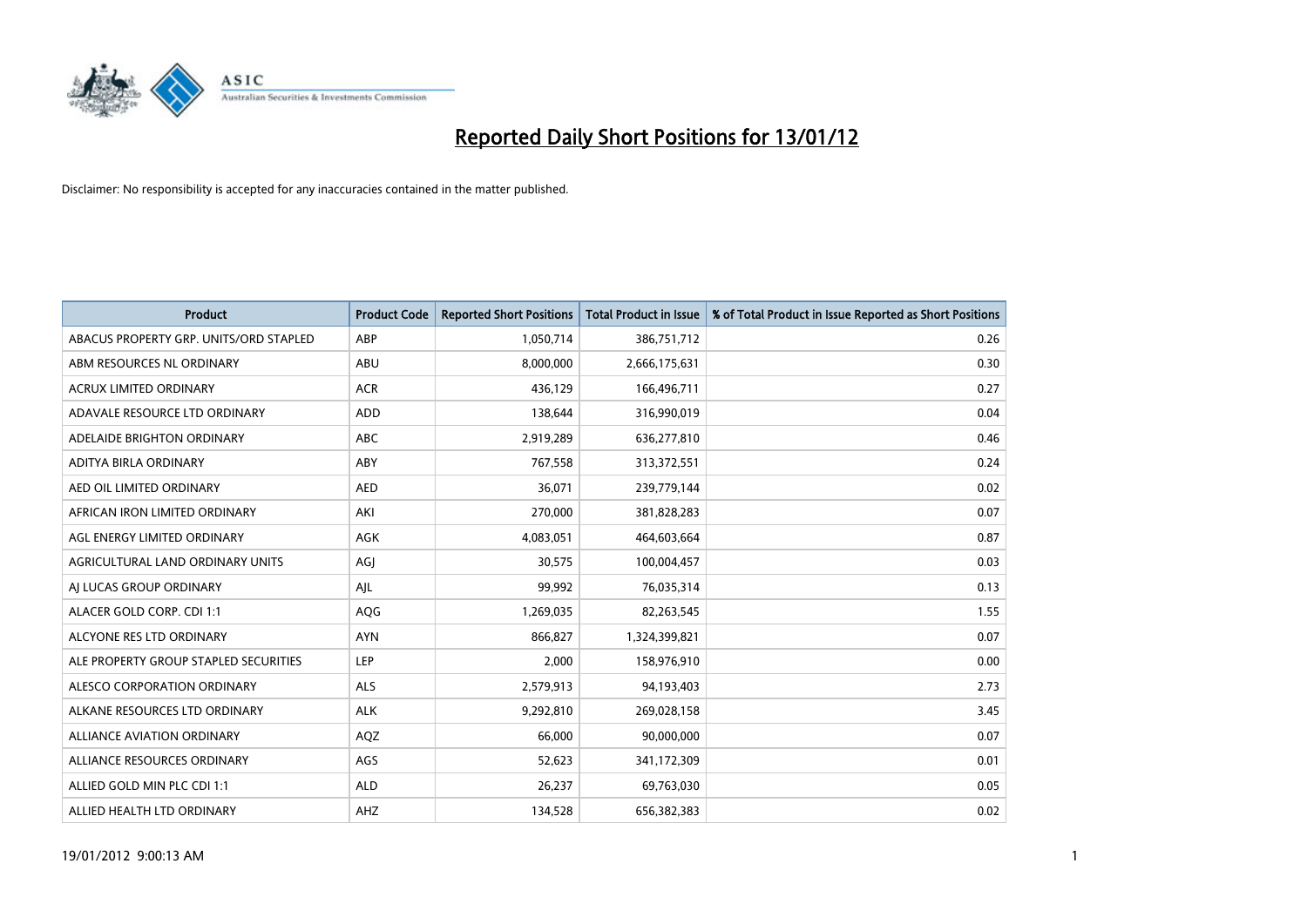

| Product                                 | <b>Product Code</b> | <b>Reported Short Positions</b> | Total Product in Issue | % of Total Product in Issue Reported as Short Positions |
|-----------------------------------------|---------------------|---------------------------------|------------------------|---------------------------------------------------------|
| ALTONA MINING LTD ORDINARY              | <b>AOH</b>          | 783,689                         | 518,757,704            | 0.15                                                    |
| ALUMINA LIMITED ORDINARY                | AWC                 | 37,894,990                      | 2,440,196,187          | 1.53                                                    |
| AMADEUS ENERGY ORDINARY                 | AMU                 | 454,000                         | 274,786,018            | 0.17                                                    |
| AMALGAMATED HOLDINGS ORDINARY           | AHD                 | 21,221                          | 157,533,146            | 0.01                                                    |
| AMCOR LIMITED ORDINARY                  | AMC                 | 5,202,367                       | 1,206,684,923          | 0.42                                                    |
| AMP LIMITED ORDINARY                    | AMP                 | 12,399,662                      | 2,854,672,784          | 0.41                                                    |
| AMPELLA MINING ORDINARY                 | <b>AMX</b>          | 647,160                         | 205,985,108            | 0.32                                                    |
| ANSELL LIMITED ORDINARY                 | <b>ANN</b>          | 2,975,202                       | 130,656,668            | 2.26                                                    |
| ANTARES ENERGY LTD ORDINARY             | <b>AZZ</b>          | 91,636                          | 260,000,000            | 0.04                                                    |
| ANZ BANKING GRP LTD ORDINARY            | <b>ANZ</b>          | 11,121,745                      | 2,678,835,014          | 0.39                                                    |
| APA GROUP STAPLED SECURITIES            | APA                 | 9,771,057                       | 639,334,625            | 1.52                                                    |
| APEX MINERALS NL ORDINARY               | <b>AXM</b>          | 885,146                         | 5,550,243,713          | 0.02                                                    |
| APN EUROPEAN RETAIL UNITS STAPLED SEC.  | AEZ                 | 11,832                          | 544,910,660            | 0.00                                                    |
| APN NEWS & MEDIA ORDINARY               | <b>APN</b>          | 24,428,920                      | 630,211,415            | 3.87                                                    |
| AQUARIUS PLATINUM. ORDINARY             | AQP                 | 4,544,077                       | 470,312,578            | 0.95                                                    |
| AQUILA RESOURCES ORDINARY               | <b>AQA</b>          | 6,732,537                       | 411,804,442            | 1.62                                                    |
| ARAFURA RESOURCE LTD ORDINARY           | <b>ARU</b>          | 11,322,765                      | 367,980,342            | 3.05                                                    |
| ARB CORPORATION ORDINARY                | <b>ARP</b>          | 17,100                          | 72,481,302             | 0.01                                                    |
| ARDENT LEISURE GROUP STAPLED SECURITIES | AAD                 | 923,909                         | 324,236,390            | 0.28                                                    |
| ARISTOCRAT LEISURE ORDINARY             | ALL                 | 24,385,733                      | 543,181,024            | 4.48                                                    |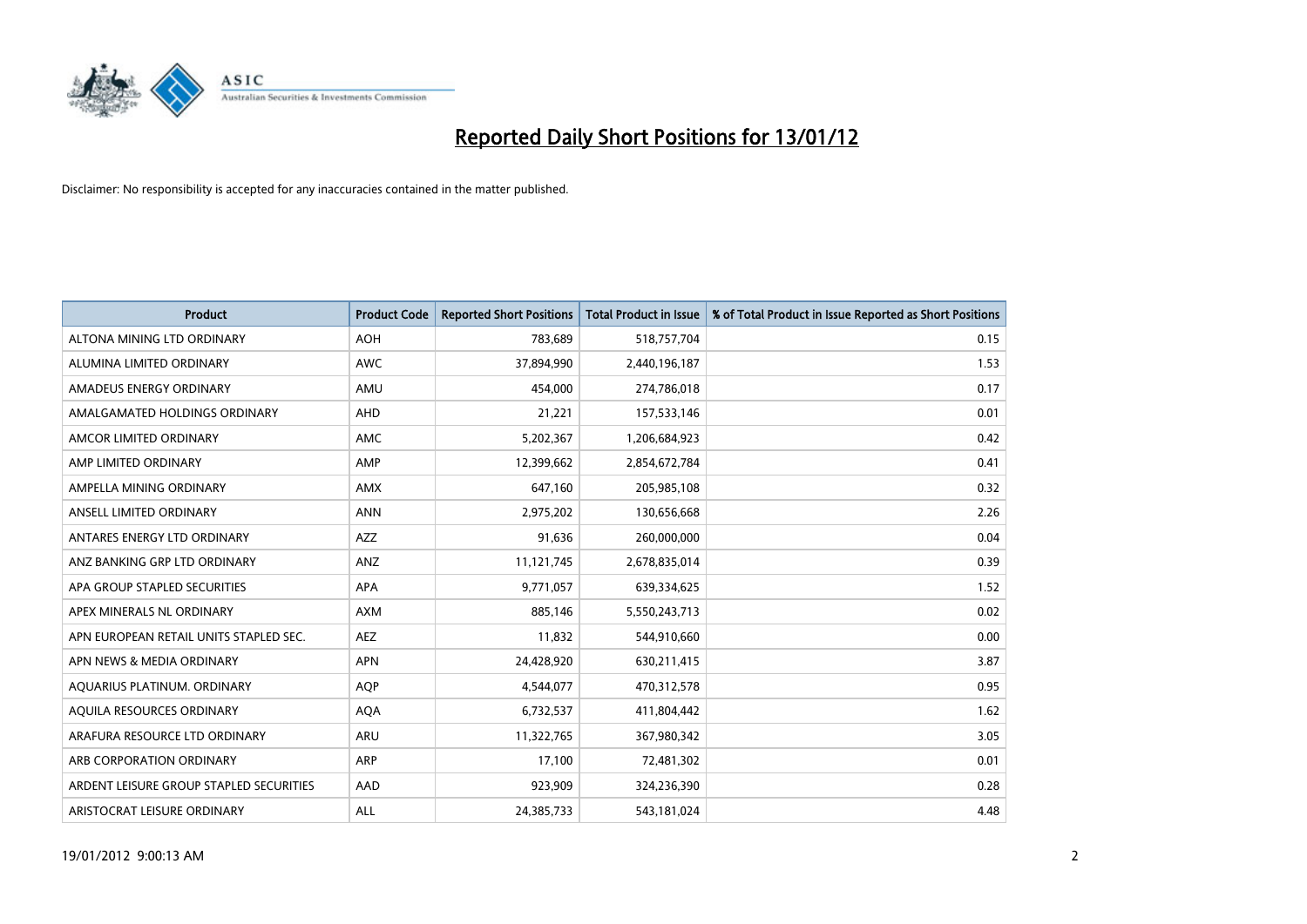

| <b>Product</b>                          | <b>Product Code</b> | <b>Reported Short Positions</b> | <b>Total Product in Issue</b> | % of Total Product in Issue Reported as Short Positions |
|-----------------------------------------|---------------------|---------------------------------|-------------------------------|---------------------------------------------------------|
| ASCIANO LIMITED ORDINARY                | <b>AIO</b>          | 6,948,354                       | 975,385,664                   | 0.70                                                    |
| ASG GROUP LIMITED ORDINARY              | ASZ                 | 171,613                         | 171,456,889                   | 0.10                                                    |
| ASPEN GROUP ORD/UNITS STAPLED           | <b>APZ</b>          | 991,173                         | 591,084,183                   | 0.15                                                    |
| ASPIRE MINING LTD ORDINARY              | <b>AKM</b>          | 338,562                         | 620,594,556                   | 0.05                                                    |
| <b>ASTON RES LTD ORDINARY</b>           | <b>AZT</b>          | 559,208                         | 204,668,861                   | 0.26                                                    |
| ASTRO JAP PROP GROUP STAPLED SECURITIES | AJA                 | 22,295                          | 58,445,002                    | 0.03                                                    |
| ASX LIMITED ORDINARY                    | <b>ASX</b>          | 2,557,070                       | 175,136,729                   | 1.46                                                    |
| ATLAS IRON LIMITED ORDINARY             | <b>AGO</b>          | 18,069,522                      | 894,684,560                   | 2.01                                                    |
| <b>AURORA OIL &amp; GAS ORDINARY</b>    | AUT                 | 11,256,138                      | 411,655,343                   | 2.73                                                    |
| AUSDRILL LIMITED ORDINARY               | ASL                 | 60,356                          | 303,221,488                   | 0.01                                                    |
| AUSENCO LIMITED ORDINARY                | AAX                 | 1,349,688                       | 123,258,843                   | 1.08                                                    |
| <b>AUSTAL LIMITED ORDINARY</b>          | ASB                 | 244,045                         | 188,069,638                   | 0.12                                                    |
| <b>AUSTAR UNITED ORDINARY</b>           | <b>AUN</b>          | 11,698,327                      | 1,271,505,737                 | 0.92                                                    |
| AUSTBROKERS HOLDINGS ORDINARY           | <b>AUB</b>          | 2                               | 55,545,576                    | 0.00                                                    |
| AUSTIN ENGINEERING ORDINARY             | ANG                 | 55,943                          | 72,314,403                    | 0.07                                                    |
| <b>AUSTRALAND ASSETS ASSETS</b>         | AAZPB               | 1,168                           | 2,750,000                     | 0.04                                                    |
| AUSTRALAND PROPERTY STAPLED SECURITY    | <b>ALZ</b>          | 753,843                         | 576,846,597                   | 0.12                                                    |
| AUSTRALIAN AGRICULT, ORDINARY           | AAC                 | 816,759                         | 312,892,824                   | 0.25                                                    |
| <b>AUSTRALIAN EDUCATION UNITS</b>       | <b>AEU</b>          | 625,000                         | 175,465,397                   | 0.36                                                    |
| AUSTRALIAN FOUNDAT. ORDINARY            | AFI                 | 1,600                           | 1,023,675,745                 | 0.00                                                    |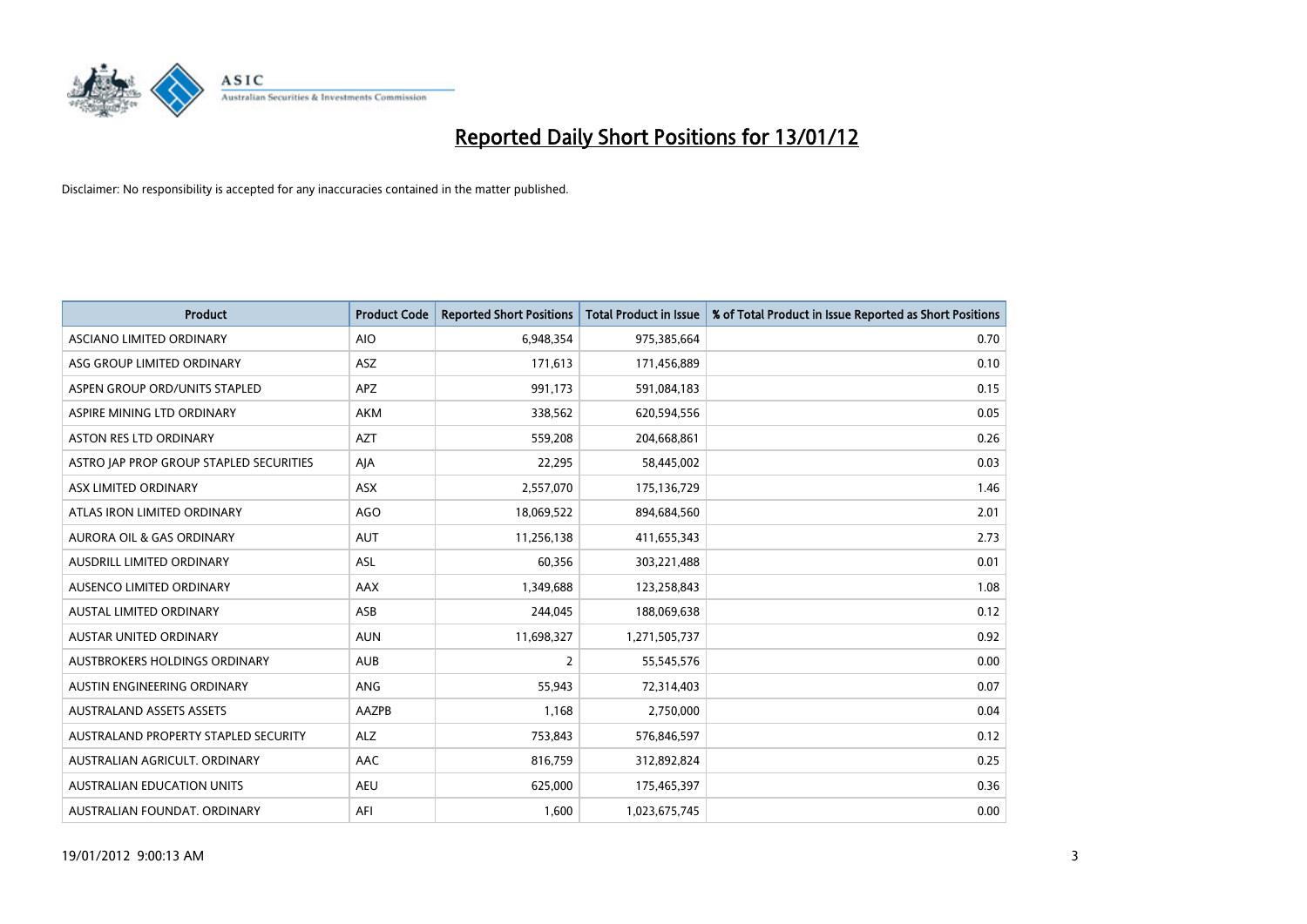

| <b>Product</b>                       | <b>Product Code</b> | <b>Reported Short Positions</b> | <b>Total Product in Issue</b> | % of Total Product in Issue Reported as Short Positions |
|--------------------------------------|---------------------|---------------------------------|-------------------------------|---------------------------------------------------------|
| AUSTRALIAN INFRASTR, UNITS/ORDINARY  | <b>AIX</b>          | 12,087,566                      | 620,733,944                   | 1.94                                                    |
| AUSTRALIAN MINES LTD ORDINARY        | <b>AUZ</b>          | 1,400,000                       | 636,910,317                   | 0.22                                                    |
| AUSTRALIAN PHARM, ORDINARY           | API                 | 358,190                         | 488,115,883                   | 0.07                                                    |
| AUTOMOTIVE HOLDINGS ORDINARY         | AHE                 | 4,690                           | 260,579,682                   | 0.00                                                    |
| AVANCO RESOURCES LTD ORDINARY        | AVB                 | 240,000                         | 807,741,849                   | 0.03                                                    |
| AVEXA LIMITED ORDINARY               | <b>AVX</b>          | 243,657                         | 847,688,779                   | 0.03                                                    |
| AWE LIMITED ORDINARY                 | <b>AWE</b>          | 1,366,436                       | 521,871,941                   | 0.26                                                    |
| AZUMAH RESOURCES ORDINARY            | <b>AZM</b>          | 263,671                         | 282,020,356                   | 0.10                                                    |
| <b>BANDANNA ENERGY ORDINARY</b>      | <b>BND</b>          | 2,259,140                       | 528,481,199                   | 0.42                                                    |
| BANK OF QUEENSLAND. ORDINARY         | <b>BOQ</b>          | 11,672,070                      | 229,598,329                   | 5.05                                                    |
| <b>BANNERMAN RESOURCES ORDINARY</b>  | <b>BMN</b>          | 74,902                          | 272,892,883                   | 0.03                                                    |
| <b>BASE RES LIMITED ORDINARY</b>     | <b>BSE</b>          | 1,255,874                       | 460,440,029                   | 0.28                                                    |
| BATHURST RESOURCES ORDINARY          | <b>BTU</b>          | 19,935,821                      | 689,747,997                   | 2.89                                                    |
| <b>BAUXITE RESOURCE LTD ORDINARY</b> | <b>BAU</b>          | 12,000                          | 235,379,896                   | 0.01                                                    |
| <b>BC IRON LIMITED ORDINARY</b>      | <b>BCI</b>          | 300,522                         | 95,311,000                    | 0.31                                                    |
| BEACH ENERGY LIMITED ORDINARY        | <b>BPT</b>          | 9,895,032                       | 1,112,199,119                 | 0.89                                                    |
| BEADELL RESOURCE LTD ORDINARY        | <b>BDR</b>          | 4,269,130                       | 657,906,946                   | 0.65                                                    |
| BENDIGO AND ADELAIDE ORDINARY        | <b>BEN</b>          | 5,452,910                       | 383,745,148                   | 1.41                                                    |
| BERKELEY RESOURCES ORDINARY          | <b>BKY</b>          | 356,060                         | 174,298,273                   | 0.20                                                    |
| BETASHARES ASX RES ETF UNITS         | <b>ORE</b>          | 88,570                          | 4,219,665                     | 2.10                                                    |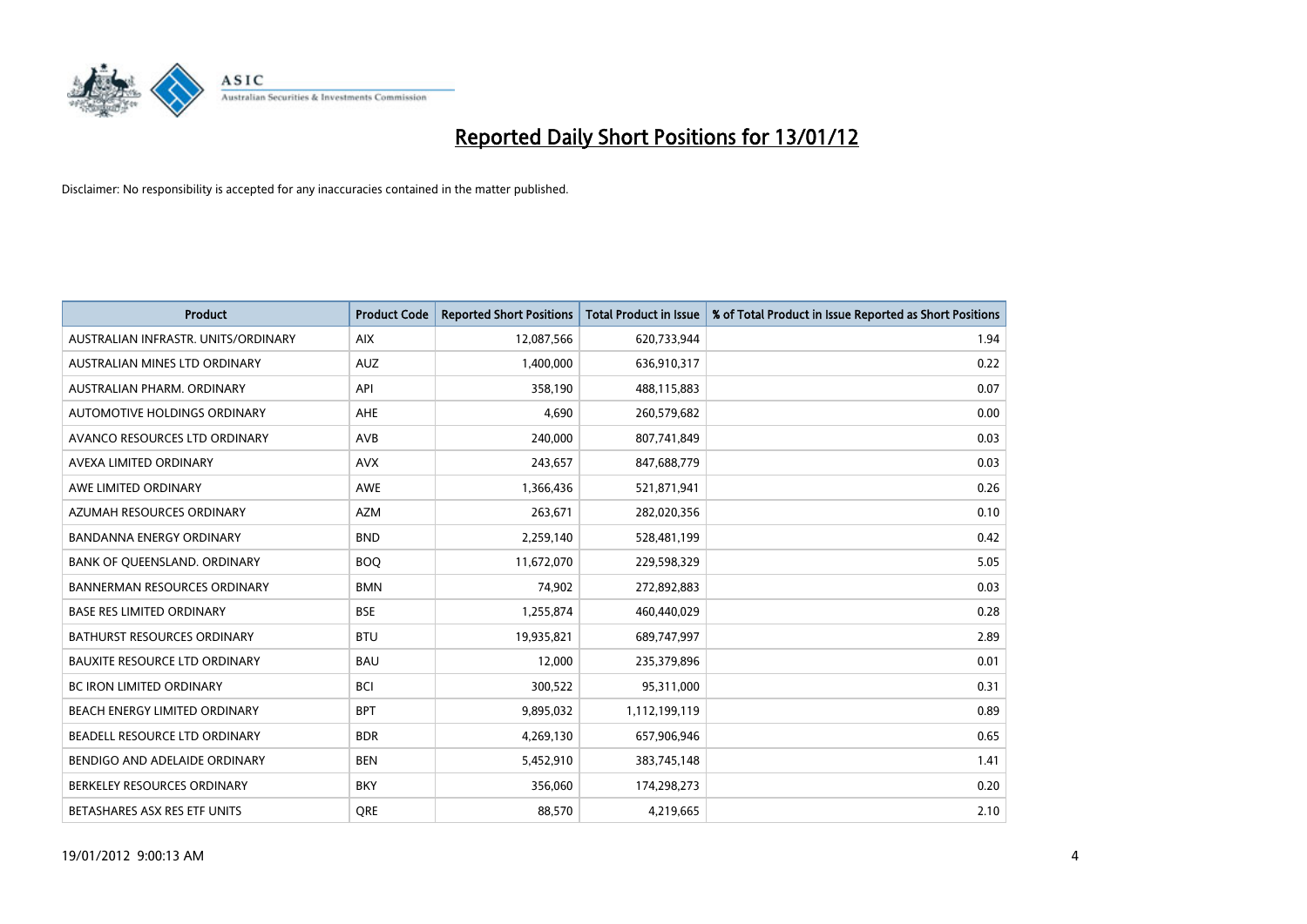

| <b>Product</b>                       | <b>Product Code</b> | <b>Reported Short Positions</b> | <b>Total Product in Issue</b> | % of Total Product in Issue Reported as Short Positions |
|--------------------------------------|---------------------|---------------------------------|-------------------------------|---------------------------------------------------------|
| <b>BHP BILLITON LIMITED ORDINARY</b> | <b>BHP</b>          | 29,140,079                      | 3,211,691,105                 | 0.85                                                    |
| <b>BILLABONG ORDINARY</b>            | <b>BBG</b>          | 26,311,489                      | 255,102,103                   | 10.30                                                   |
| <b>BIONOMICS LIMITED ORDINARY</b>    | <b>BNO</b>          | 4,513                           | 344,781,779                   | 0.00                                                    |
| <b>BIOTA HOLDINGS ORDINARY</b>       | <b>BTA</b>          | 1,503,437                       | 181,703,711                   | 0.82                                                    |
| BKI INVESTMENT LTD ORDINARY          | BKI                 | 508                             | 425,549,573                   | 0.00                                                    |
| <b>BLACKTHORN RESOURCES ORDINARY</b> | <b>BTR</b>          | 35,848                          | 122,918,000                   | 0.03                                                    |
| <b>BLUESCOPE STEEL LTD ORDINARY</b>  | <b>BSL</b>          | 31,414,525                      | 3,349,185,247                 | 0.93                                                    |
| <b>BOART LONGYEAR ORDINARY</b>       | <b>BLY</b>          | 3,879,782                       | 461,163,412                   | 0.83                                                    |
| <b>BOOM LOGISTICS ORDINARY</b>       | <b>BOL</b>          | 337,999                         | 468,663,585                   | 0.07                                                    |
| <b>BORAL LIMITED, ORDINARY</b>       | <b>BLD</b>          | 29,751,706                      | 744,729,957                   | 3.99                                                    |
| BOTSWANA METALS LTD ORDINARY         | <b>BML</b>          | 7,000                           | 143,717,013                   | 0.00                                                    |
| <b>BRADKEN LIMITED ORDINARY</b>      | <b>BKN</b>          | 2,248,839                       | 166,624,800                   | 1.34                                                    |
| <b>BRAMBLES LIMITED ORDINARY</b>     | <b>BXB</b>          | 12,755,526                      | 1,480,384,307                 | 0.86                                                    |
| <b>BREVILLE GROUP LTD ORDINARY</b>   | <b>BRG</b>          | 2,739                           | 130,095,322                   | 0.00                                                    |
| <b>BRICKWORKS LIMITED ORDINARY</b>   | <b>BKW</b>          | 51,723                          | 147,567,333                   | 0.04                                                    |
| <b>BROCKMAN RESOURCES ORDINARY</b>   | <b>BRM</b>          | 73,180                          | 144,803,151                   | 0.04                                                    |
| BT INVESTMENT MNGMNT ORDINARY        | <b>BTT</b>          | 1,128,959                       | 267,906,977                   | 0.42                                                    |
| <b>BURU ENERGY ORDINARY</b>          | <b>BRU</b>          | 5,550,752                       | 234,204,477                   | 2.38                                                    |
| <b>BWP TRUST ORDINARY UNITS</b>      | <b>BWP</b>          | 299,545                         | 520,012,793                   | 0.05                                                    |
| CABCHARGE AUSTRALIA ORDINARY         | CAB                 | 566,917                         | 120,437,014                   | 0.47                                                    |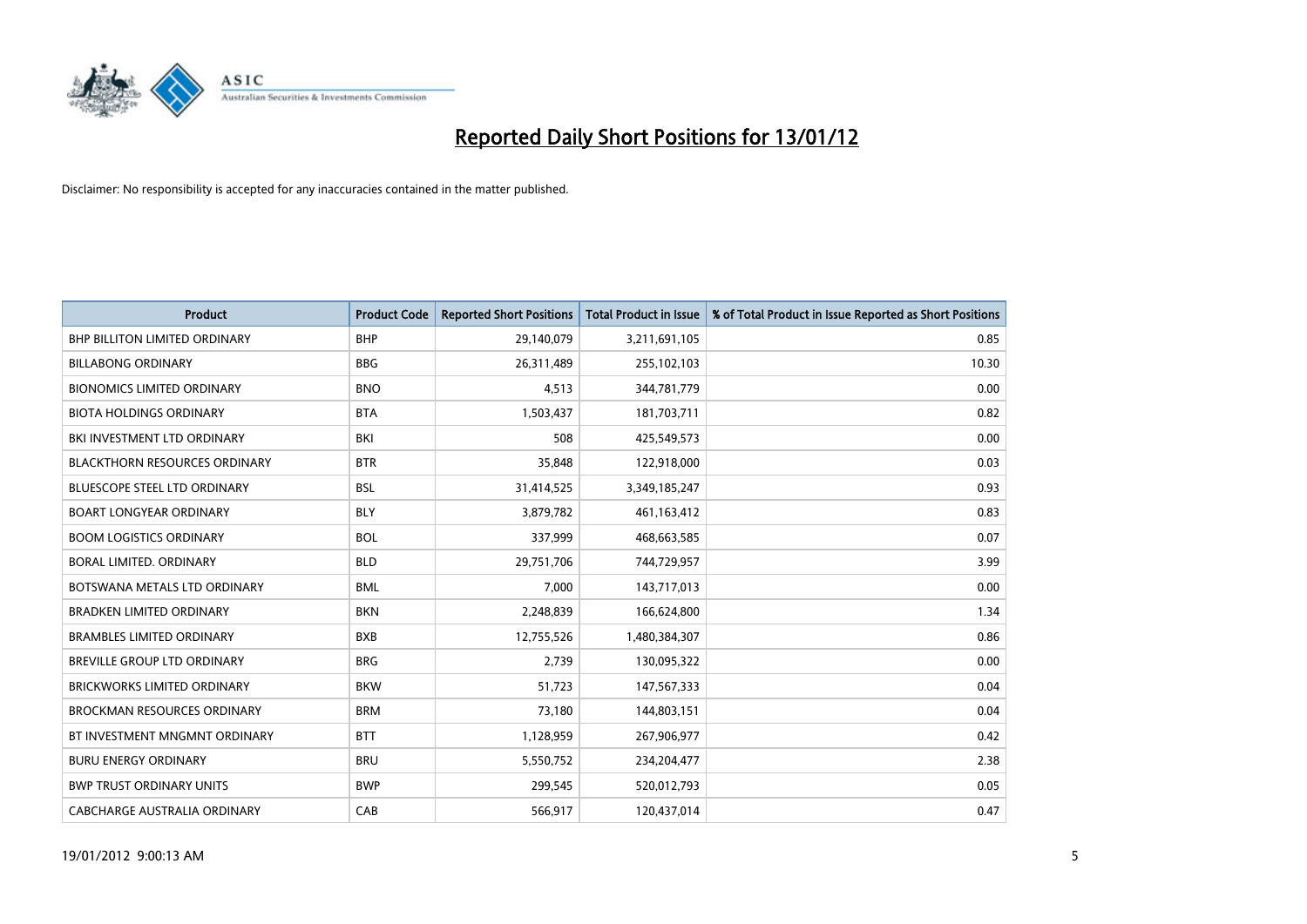

| <b>Product</b>                          | <b>Product Code</b> | <b>Reported Short Positions</b> | <b>Total Product in Issue</b> | % of Total Product in Issue Reported as Short Positions |
|-----------------------------------------|---------------------|---------------------------------|-------------------------------|---------------------------------------------------------|
| CALTEX AUSTRALIA ORDINARY               | <b>CTX</b>          | 6,550,088                       | 270,000,000                   | 2.43                                                    |
| CAMPBELL BROTHERS ORDINARY              | <b>CPB</b>          | 802,161                         | 67,503,411                    | 1.17                                                    |
| CAPE ALUMINA LTD ORDINARY               | <b>CBX</b>          | 34,929                          | 141,501,263                   | 0.02                                                    |
| CAPE LAMBERT RES LTD ORDINARY           | <b>CFE</b>          | 642,241                         | 688,108,792                   | 0.09                                                    |
| CAR PARK TECH LTD ORDINARY              | <b>CPZ</b>          | 90,000                          | 133,358,602                   | 0.07                                                    |
| CARABELLA RES LTD ORDINARY              | <b>CLR</b>          | 2,879                           | 123,101,882                   | 0.00                                                    |
| <b>CARBON ENERGY ORDINARY</b>           | <b>CNX</b>          | 299,302                         | 768,126,960                   | 0.03                                                    |
| CARDNO LIMITED ORDINARY                 | CDD                 | 3,806                           | 112,883,692                   | 0.00                                                    |
| CARNARVON PETROLEUM ORDINARY            | <b>CVN</b>          | 1,037,191                       | 694,594,634                   | 0.15                                                    |
| <b>CARNEGIE WAVE ENERGY ORDINARY</b>    | <b>CWE</b>          | 83,000                          | 1,021,487,627                 | 0.01                                                    |
| CARPATHIAN RESOURCES ORDINARY           | <b>CPN</b>          | 75,000                          | 304,535,101                   | 0.02                                                    |
| CARPENTARIA EXP. LTD ORDINARY           | CAP                 | 9,777                           | 98,991,301                    | 0.01                                                    |
| CARSALES.COM LTD ORDINARY               | <b>CRZ</b>          | 13,082,169                      | 233,264,223                   | 5.63                                                    |
| <b>CASH CONVERTERS ORDINARY</b>         | CCV                 | 92,958                          | 379,761,025                   | 0.02                                                    |
| <b>CASPIAN OIL &amp; GAS ORDINARY</b>   | CIG                 | 50,000                          | 1,331,500,513                 | 0.00                                                    |
| <b>CELLNET GROUP ORDINARY</b>           | <b>CLT</b>          | 1,342                           | 60,978,107                    | 0.00                                                    |
| CENTRAL PETROLEUM ORDINARY              | <b>CTP</b>          | 11,455                          | 1,073,304,842                 | 0.00                                                    |
| CENTRO PROPERTIES UNITS/ORD STAPLED     | <b>CNP</b>          | 2,537                           | 972,414,514                   | 0.00                                                    |
| CENTRO RETAIL AUST ORD/UNIT STAPLED SEC | <b>CRF</b>          | 99,362                          | 1,340,723,189                 | 0.00                                                    |
| CENTRO RETAIL GROUP STAPLED SECURITIES  | <b>CER</b>          | 452,940                         | 2,286,399,424                 | 0.02                                                    |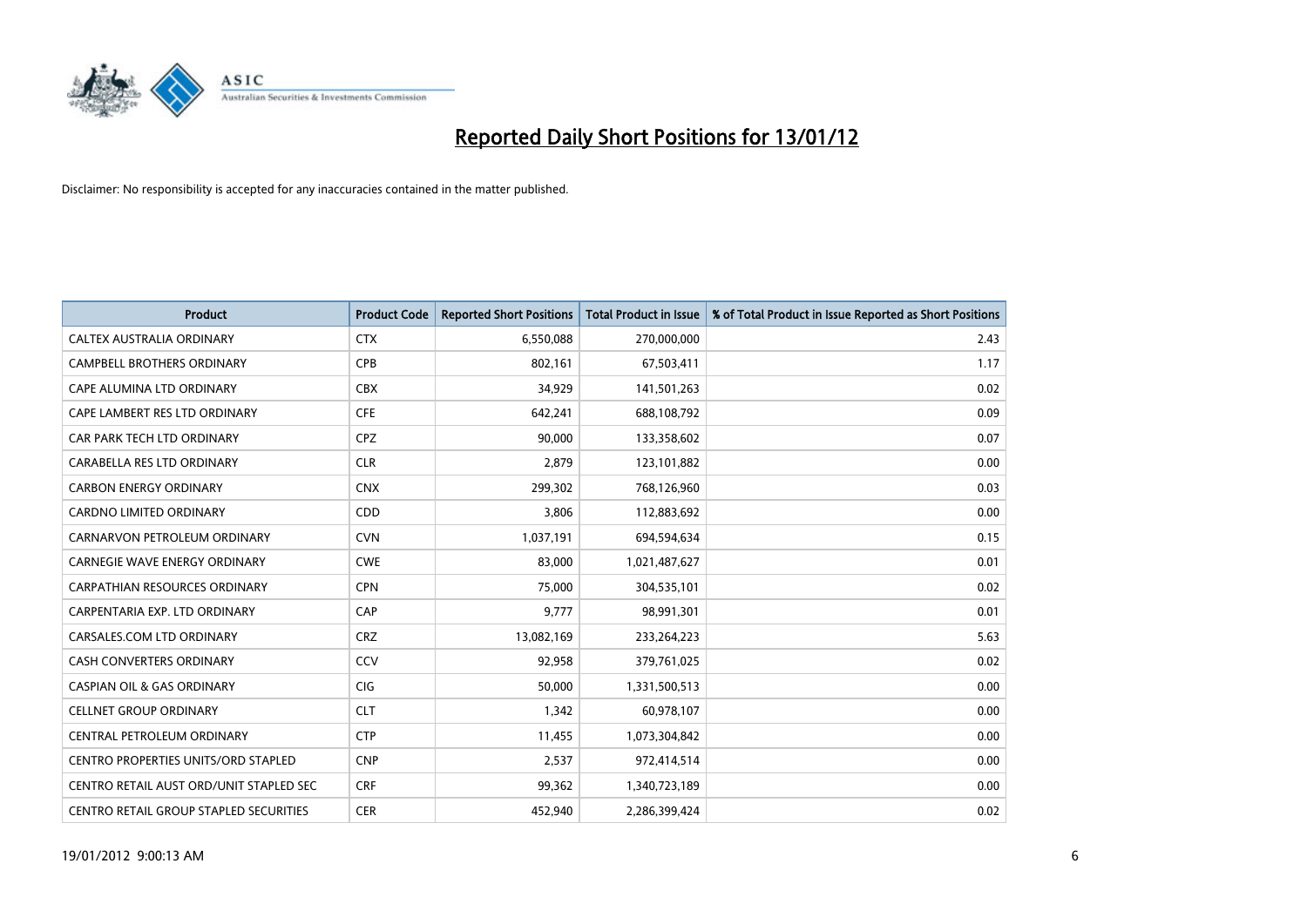

| <b>Product</b>                          | <b>Product Code</b> | <b>Reported Short Positions</b> | <b>Total Product in Issue</b> | % of Total Product in Issue Reported as Short Positions |
|-----------------------------------------|---------------------|---------------------------------|-------------------------------|---------------------------------------------------------|
| <b>CERAMIC FUEL CELLS ORDINARY</b>      | <b>CFU</b>          | 231,724                         | 1,366,298,863                 | 0.02                                                    |
| CERRO RESOURCES NL ORDINARY             | CJO                 | 6,969                           | 748,768,606                   | 0.00                                                    |
| <b>CFS RETAIL PROPERTY UNITS</b>        | <b>CFX</b>          | 82,261,110                      | 2,839,591,911                 | 2.93                                                    |
| <b>CGA MINING LIMITED ORDINARY</b>      | CGX                 | 935                             | 333,475,726                   | 0.00                                                    |
| <b>CHALICE GOLD MINES ORDINARY</b>      | <b>CHN</b>          | 200                             | 250,030,886                   | 0.00                                                    |
| CHALLENGER DIV.PRO. STAPLED UNITS       | <b>CDI</b>          | 96,520                          | 883,903,667                   | 0.00                                                    |
| CHALLENGER INFRAST. STAPLED UNITS       | <b>CIF</b>          | 47,336                          | 316,223,785                   | 0.01                                                    |
| <b>CHALLENGER LIMITED ORDINARY</b>      | <b>CGF</b>          | 8,498,298                       | 552,513,723                   | 1.55                                                    |
| CHANDLER MACLEOD LTD ORDINARY           | <b>CMG</b>          | 11,970                          | 466,466,720                   | 0.00                                                    |
| CHARTER HALL GROUP STAPLED US PROHIBIT. | <b>CHC</b>          | 143,415                         | 308,055,896                   | 0.04                                                    |
| CHARTER HALL OFFICE UNIT                | CQO                 | 6,269,272                       | 493,319,730                   | 1.25                                                    |
| <b>CHARTER HALL RETAIL UNITS</b>        | <b>COR</b>          | 1,493,625                       | 299,628,571                   | 0.49                                                    |
| <b>CHORUS LIMITED ORDINARY</b>          | <b>CNU</b>          | 1,260,267                       | 385,082,123                   | 0.32                                                    |
| CITIGOLD CORP LTD ORDINARY              | <b>CTO</b>          | 1,682,665                       | 1,105,078,301                 | 0.15                                                    |
| CLINUVEL PHARMACEUT, ORDINARY           | <b>CUV</b>          | 4,127                           | 30,844,206                    | 0.01                                                    |
| <b>CLOUGH LIMITED ORDINARY</b>          | <b>CLO</b>          | 131,741                         | 769,416,269                   | 0.02                                                    |
| COAL OF AFRICA LTD ORDINARY             | <b>CZA</b>          | 362,918                         | 662,284,573                   | 0.05                                                    |
| <b>COALSPUR MINES LTD ORDINARY</b>      | <b>CPL</b>          | 1,344,218                       | 579,768,744                   | 0.23                                                    |
| <b>COBAR CONSOLIDATED ORDINARY</b>      | CCU                 | 1,143                           | 206,918,037                   | 0.00                                                    |
| COCA-COLA AMATIL ORDINARY               | <b>CCL</b>          | 12,368,368                      | 759,567,552                   | 1.63                                                    |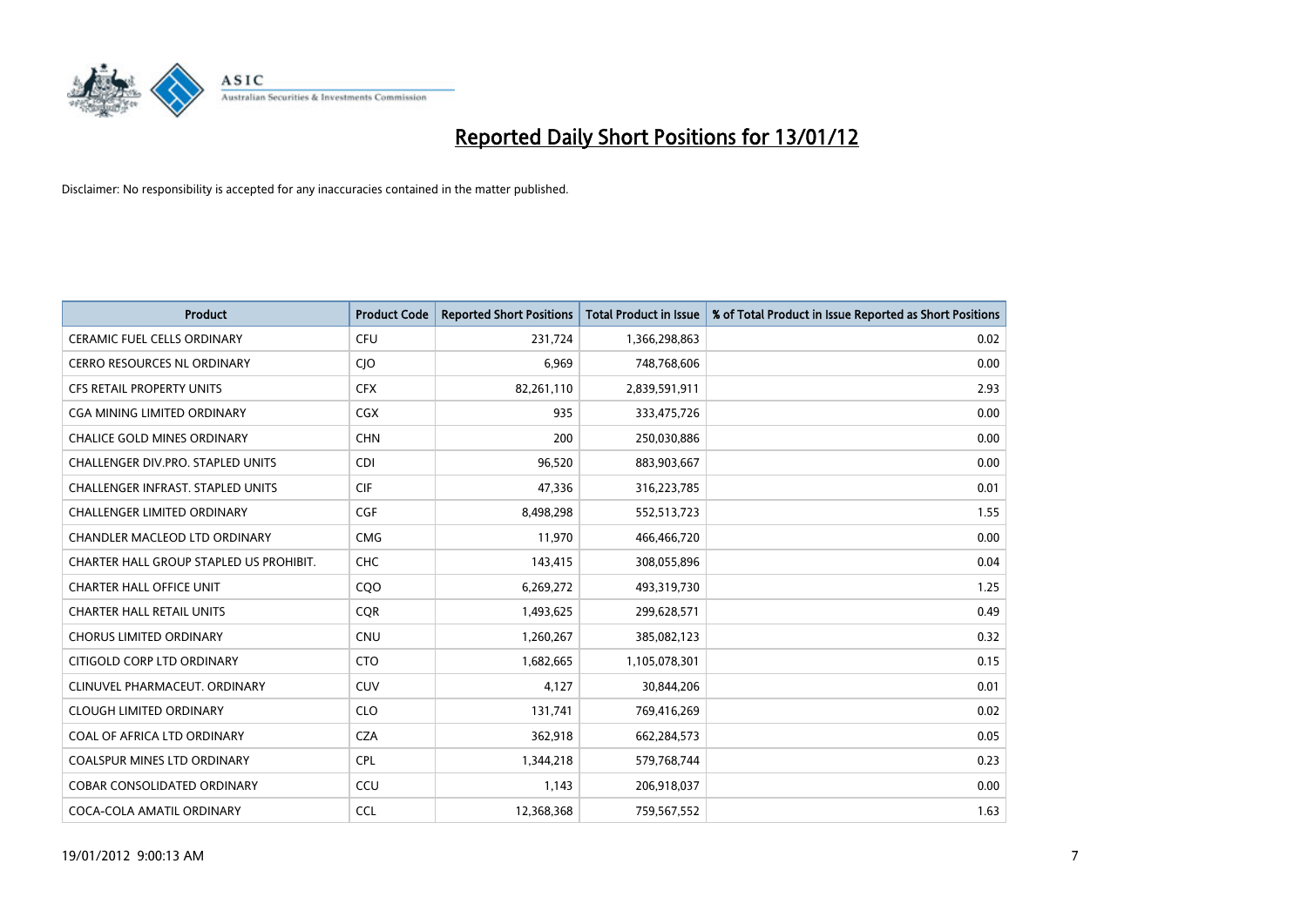

| <b>Product</b>                          | <b>Product Code</b> | <b>Reported Short Positions</b> | <b>Total Product in Issue</b> | % of Total Product in Issue Reported as Short Positions |
|-----------------------------------------|---------------------|---------------------------------|-------------------------------|---------------------------------------------------------|
| <b>COCHLEAR LIMITED ORDINARY</b>        | <b>COH</b>          | 4,811,569                       | 56,902,433                    | 8.42                                                    |
| <b>COCKATOO COAL ORDINARY</b>           | <b>COK</b>          | 7,335,016                       | 1,016,196,908                 | 0.71                                                    |
| <b>COFFEY INTERNATIONAL ORDINARY</b>    | <b>COF</b>          | 17,497                          | 239,260,027                   | 0.01                                                    |
| <b>COKAL LTD ORDINARY</b>               | <b>CKA</b>          | 392,815                         | 384,039,702                   | 0.10                                                    |
| <b>COLLINS FOODS LTD ORDINARY</b>       | <b>CKF</b>          | 34,926                          | 93,000,003                    | 0.04                                                    |
| COMMONWEALTH BANK, ORDINARY             | <b>CBA</b>          | 35,745,652                      | 1,581,280,593                 | 2.22                                                    |
| COMMONWEALTH PROP ORDINARY UNITS        | <b>CPA</b>          | 31,502,559                      | 2,458,123,552                 | 1.27                                                    |
| <b>COMPASS RESOURCES ORDINARY</b>       | <b>CMR</b>          | 115,000                         | 1,403,744,100                 | 0.00                                                    |
| <b>COMPUTERSHARE LTD ORDINARY</b>       | <b>CPU</b>          | 7,368,647                       | 555,664,059                   | 1.31                                                    |
| CONSOLIDATED MEDIA, ORDINARY            | <b>CMI</b>          | 1,504,469                       | 561,834,996                   | 0.26                                                    |
| CONTANGO MICROCAP ORDINARY              | <b>CTN</b>          | 7,500                           | 147,467,406                   | 0.01                                                    |
| CONTINENTAL COAL LTD ORDINARY           | <b>CCC</b>          | 48,735                          | 399,224,054                   | 0.01                                                    |
| COOPER ENERGY LTD ORDINARY              | <b>COE</b>          | 1,858,594                       | 292,791,528                   | 0.64                                                    |
| <b>COPPER STRIKE LTD ORDINARY</b>       | <b>CSE</b>          | 714                             | 129,455,571                   | 0.00                                                    |
| <b>CORDLIFE LIMITED ORDINARY</b>        | CBB                 | 1                               | 150,887,354                   | 0.00                                                    |
| <b>CREDIT CORP GROUP ORDINARY</b>       | <b>CCP</b>          | 11,954                          | 45,571,114                    | 0.03                                                    |
| <b>CROMWELL PROP STAPLED SECURITIES</b> | <b>CMW</b>          | 87,748                          | 1,112,401,436                 | 0.01                                                    |
| <b>CROWN LIMITED ORDINARY</b>           | <b>CWN</b>          | 3,264,539                       | 728,394,185                   | 0.44                                                    |
| <b>CSG LIMITED ORDINARY</b>             | <b>CSV</b>          | 545,302                         | 282,567,499                   | 0.19                                                    |
| <b>CSL LIMITED ORDINARY</b>             | <b>CSL</b>          | 6,192,648                       | 519,894,533                   | 1.17                                                    |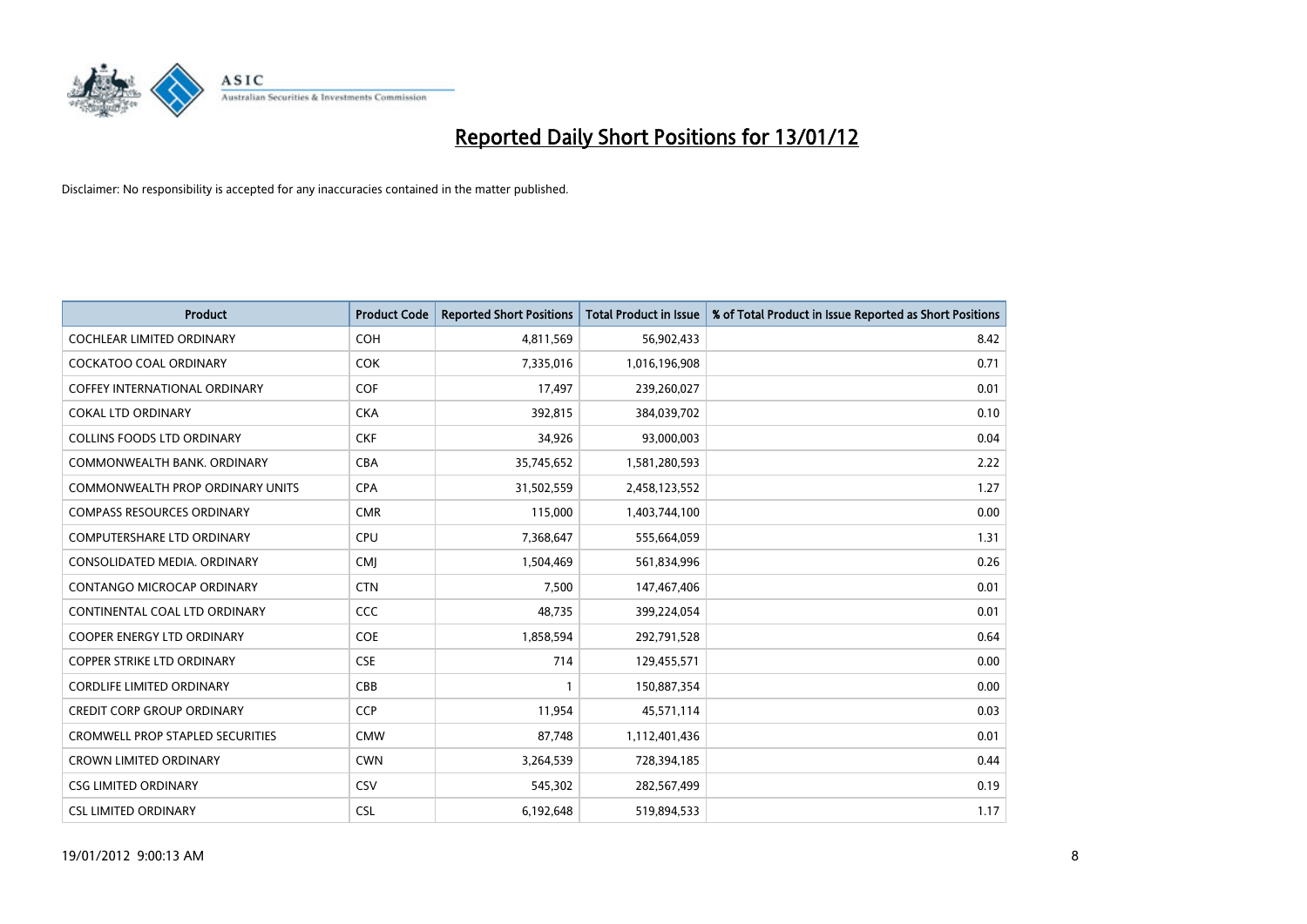

| <b>Product</b>                     | <b>Product Code</b> | <b>Reported Short Positions</b> | <b>Total Product in Issue</b> | % of Total Product in Issue Reported as Short Positions |
|------------------------------------|---------------------|---------------------------------|-------------------------------|---------------------------------------------------------|
| <b>CSR LIMITED ORDINARY</b>        | <b>CSR</b>          | 20,026,293                      | 506,000,315                   | 3.97                                                    |
| <b>CUDECO LIMITED ORDINARY</b>     | CDU                 | 2,641,447                       | 160,237,636                   | 1.63                                                    |
| <b>CUSTOMERS LIMITED ORDINARY</b>  | <b>CUS</b>          | 24,953                          | 134,869,357                   | 0.02                                                    |
| DART ENERGY LTD ORDINARY           | <b>DTE</b>          | 6,926,998                       | 734,931,470                   | 0.95                                                    |
| DAVID JONES LIMITED ORDINARY       | <b>DJS</b>          | 56,426,562                      | 524,940,325                   | 10.73                                                   |
| DECMIL GROUP LIMITED ORDINARY      | <b>DCG</b>          | 153,969                         | 165,692,757                   | 0.08                                                    |
| DEEP YELLOW LIMITED ORDINARY       | <b>DYL</b>          | 15,876                          | 1,128,736,403                 | 0.00                                                    |
| DEVINE LIMITED ORDINARY            | <b>DVN</b>          | 1,011                           | 158,730,556                   | 0.00                                                    |
| DEXUS PROPERTY GROUP STAPLED UNITS | <b>DXS</b>          | 28,619,127                      | 4,839,024,176                 | 0.56                                                    |
| DISCOVERY METALS LTD ORDINARY      | <b>DML</b>          | 7,932,819                       | 442,128,231                   | 1.79                                                    |
| DOMINO PIZZA ENTERPR ORDINARY      | <b>DMP</b>          | 40,226                          | 69,174,674                    | 0.05                                                    |
| DOWNER EDI LIMITED ORDINARY        | <b>DOW</b>          | 6,326,831                       | 429,100,296                   | 1.46                                                    |
| DUET GROUP STAPLED US PROHIBIT.    | <b>DUE</b>          | 11,826,079                      | 1,091,628,341                 | 1.09                                                    |
| DULUXGROUP LIMITED ORDINARY        | <b>DLX</b>          | 11,068,947                      | 367,456,259                   | 2.99                                                    |
| <b>DWS LTD ORDINARY</b>            | <b>DWS</b>          | 1,241                           | 132,362,763                   | 0.00                                                    |
| ECHO ENTERTAINMENT ORDINARY        | EGP                 | 4,980,838                       | 688,019,737                   | 0.71                                                    |
| ELDERS LIMITED ORDINARY            | <b>ELD</b>          | 15,638,115                      | 448,598,480                   | 3.48                                                    |
| ELDORADO GOLD CORP CDI 1:1         | EAU                 | 37.067                          | 9,175,768                     | 0.39                                                    |
| ELEMENTAL MINERALS ORDINARY        | <b>ELM</b>          | 194,540                         | 229,037,236                   | 0.08                                                    |
| ELEMENTOS LIMITED ORDINARY         | <b>ELT</b>          | 16                              | 82,383,526                    | 0.00                                                    |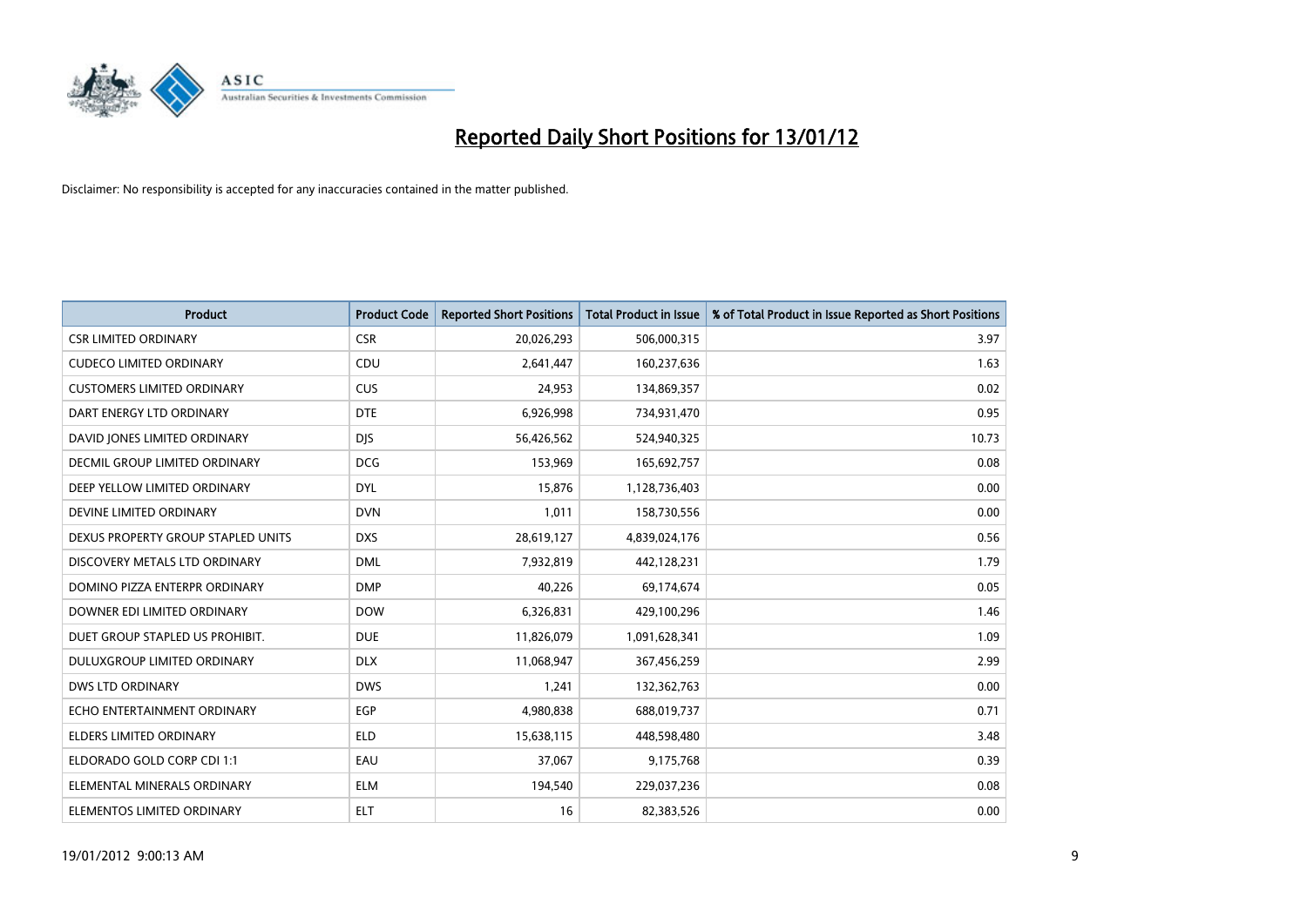

| Product                               | <b>Product Code</b> | <b>Reported Short Positions</b> | <b>Total Product in Issue</b> | % of Total Product in Issue Reported as Short Positions |
|---------------------------------------|---------------------|---------------------------------|-------------------------------|---------------------------------------------------------|
| ELIXIR PETROLEUM LTD ORDINARY         | <b>EXR</b>          | 324,400                         | 217,288,472                   | 0.15                                                    |
| <b>EMECO HOLDINGS ORDINARY</b>        | <b>EHL</b>          | 1,032,801                       | 631,237,586                   | 0.16                                                    |
| <b>ENDEAVOUR MIN CORP CDI 1:1</b>     | <b>EVR</b>          | 22,931                          | 129,197,662                   | 0.01                                                    |
| ENERGY RESOURCES ORDINARY 'A'         | <b>ERA</b>          | 3,351,013                       | 517,725,062                   | 0.63                                                    |
| <b>ENERGY WORLD CORPOR, ORDINARY</b>  | <b>EWC</b>          | 21,209,440                      | 1,734,166,672                 | 1.23                                                    |
| <b>ENTEK ENERGY LTD ORDINARY</b>      | ETE                 | 489,903                         | 510,657,387                   | 0.10                                                    |
| <b>ENTELLECT LIMITED ORDINARY</b>     | <b>ESN</b>          | 464,050                         | 985,337,932                   | 0.05                                                    |
| ENVESTRA LIMITED ORDINARY             | <b>ENV</b>          | 2,160,886                       | 1,547,890,032                 | 0.14                                                    |
| EQUATORIAL RES LTD ORDINARY           | EQX                 | 133                             | 114,348,553                   | 0.00                                                    |
| EVOLUTION MINING LTD ORDINARY         | <b>EVN</b>          | 1,375,819                       | 700,995,107                   | 0.18                                                    |
| EXOMA ENERGY LIMITED ORDINARY         | EXE                 | 281,678                         | 417,357,759                   | 0.07                                                    |
| <b>EXTRACT RESOURCES ORDINARY</b>     | <b>EXT</b>          | 887,796                         | 251,159,163                   | 0.34                                                    |
| FAIRFAX MEDIA LTD ORDINARY            | <b>FXI</b>          | 275,752,624                     | 2,351,955,725                 | 11.74                                                   |
| <b>FANTASTIC HOLDINGS ORDINARY</b>    | <b>FAN</b>          | 1,220                           | 102,739,538                   | 0.00                                                    |
| <b>FAR LTD ORDINARY</b>               | <b>FAR</b>          | 21,000,000                      | 2,150,080,157                 | 0.98                                                    |
| FISHER & PAYKEL APP. ORDINARY         | <b>FPA</b>          | 18,298                          | 724,235,162                   | 0.00                                                    |
| FKP PROPERTY GROUP STAPLED SECURITIES | <b>FKP</b>          | 24,685,042                      | 1,197,968,723                 | 2.05                                                    |
| FLEETWOOD CORP ORDINARY               | <b>FWD</b>          | 242,945                         | 58,850,214                    | 0.41                                                    |
| FLETCHER BUILDING ORDINARY            | <b>FBU</b>          | 10,625,195                      | 680,739,504                   | 1.56                                                    |
| FLEXIGROUP LIMITED ORDINARY           | <b>FXL</b>          | 59,896                          | 279,268,329                   | 0.02                                                    |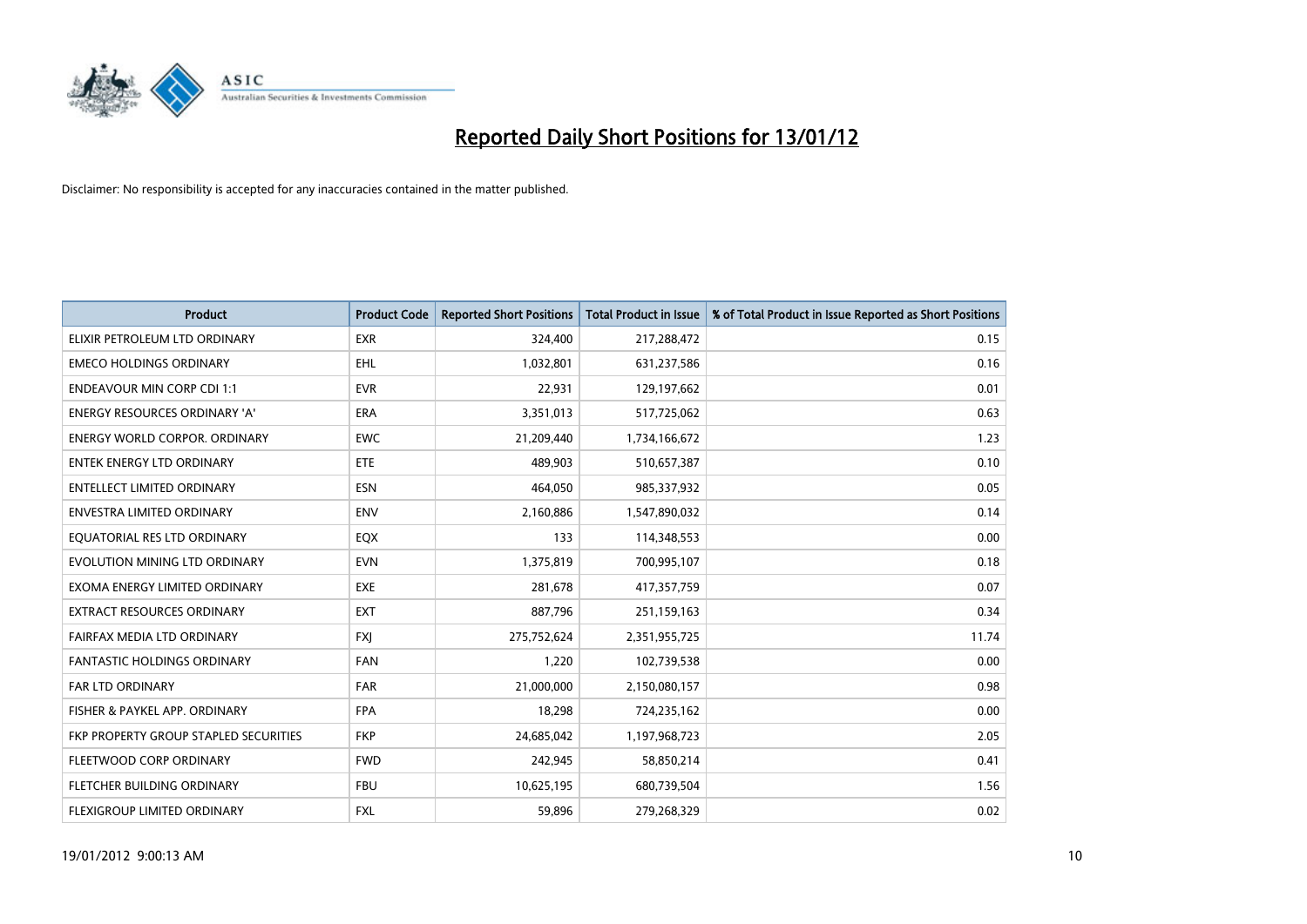

| <b>Product</b>                            | <b>Product Code</b> | <b>Reported Short Positions</b> | <b>Total Product in Issue</b> | % of Total Product in Issue Reported as Short Positions |
|-------------------------------------------|---------------------|---------------------------------|-------------------------------|---------------------------------------------------------|
| <b>FLIGHT CENTRE ORDINARY</b>             | <b>FLT</b>          | 9,727,571                       | 100,005,264                   | 9.70                                                    |
| FLINDERS MINES LTD ORDINARY               | <b>FMS</b>          | 27,541,207                      | 1,821,300,404                 | 1.51                                                    |
| FOCUS MINERALS LTD ORDINARY               | <b>FML</b>          | 380,900                         | 4,320,773,701                 | 0.00                                                    |
| <b>FORGE GROUP LIMITED ORDINARY</b>       | FGE                 | 104,041                         | 83,469,014                    | 0.12                                                    |
| FORTE ENERGY NL ORDINARY                  | FTE                 | 2,667,039                       | 695,589,311                   | 0.38                                                    |
| FORTESCUE METALS GRP ORDINARY             | <b>FMG</b>          | 59,489,451                      | 3,113,798,659                 | 1.85                                                    |
| <b>FUNTASTIC LIMITED ORDINARY</b>         | <b>FUN</b>          | 322,528                         | 340,997,682                   | 0.09                                                    |
| <b>G.U.D. HOLDINGS ORDINARY</b>           | GUD                 | 519,223                         | 70,107,387                    | 0.74                                                    |
| <b>GALAXY RESOURCES ORDINARY</b>          | GXY                 | 2,765,331                       | 323,327,000                   | 0.84                                                    |
| <b>GEODYNAMICS LIMITED ORDINARY</b>       | GDY                 | 34,326                          | 363,690,627                   | 0.01                                                    |
| <b>GINDALBIE METALS LTD ORDINARY</b>      | <b>GBG</b>          | 27,736,486                      | 1,247,487,454                 | 2.22                                                    |
| <b>GLOBAL MINING ORDINARY</b>             | GMI                 | 8,951                           | 182,363,570                   | 0.00                                                    |
| <b>GLOUCESTER COAL ORDINARY</b>           | GCL                 | 1,287,942                       | 202,905,967                   | 0.64                                                    |
| <b>GME RESOURCES LTD ORDINARY</b>         | <b>GME</b>          | 800                             | 322,635,902                   | 0.00                                                    |
| <b>GOLD ROAD RES LTD ORDINARY</b>         | GOR                 | 12,795                          | 389,950,665                   | 0.00                                                    |
| <b>GOLDEN WEST RESOURCE ORDINARY</b>      | GWR                 | 1,617                           | 192,082,567                   | 0.00                                                    |
| <b>GOODMAN FIELDER. ORDINARY</b>          | <b>GFF</b>          | 85,763,760                      | 1,955,559,207                 | 4.39                                                    |
| <b>GOODMAN GROUP STAPLED US PROHIBIT.</b> | <b>GMG</b>          | 34,362,446                      | 7,699,816,741                 | 0.41                                                    |
| <b>GPT GROUP STAPLED SEC.</b>             | <b>GPT</b>          | 22,718,642                      | 1,816,001,169                 | 1.24                                                    |
| <b>GRAINCORP LIMITED A CLASS ORDINARY</b> | <b>GNC</b>          | 796,387                         | 198,318,900                   | 0.39                                                    |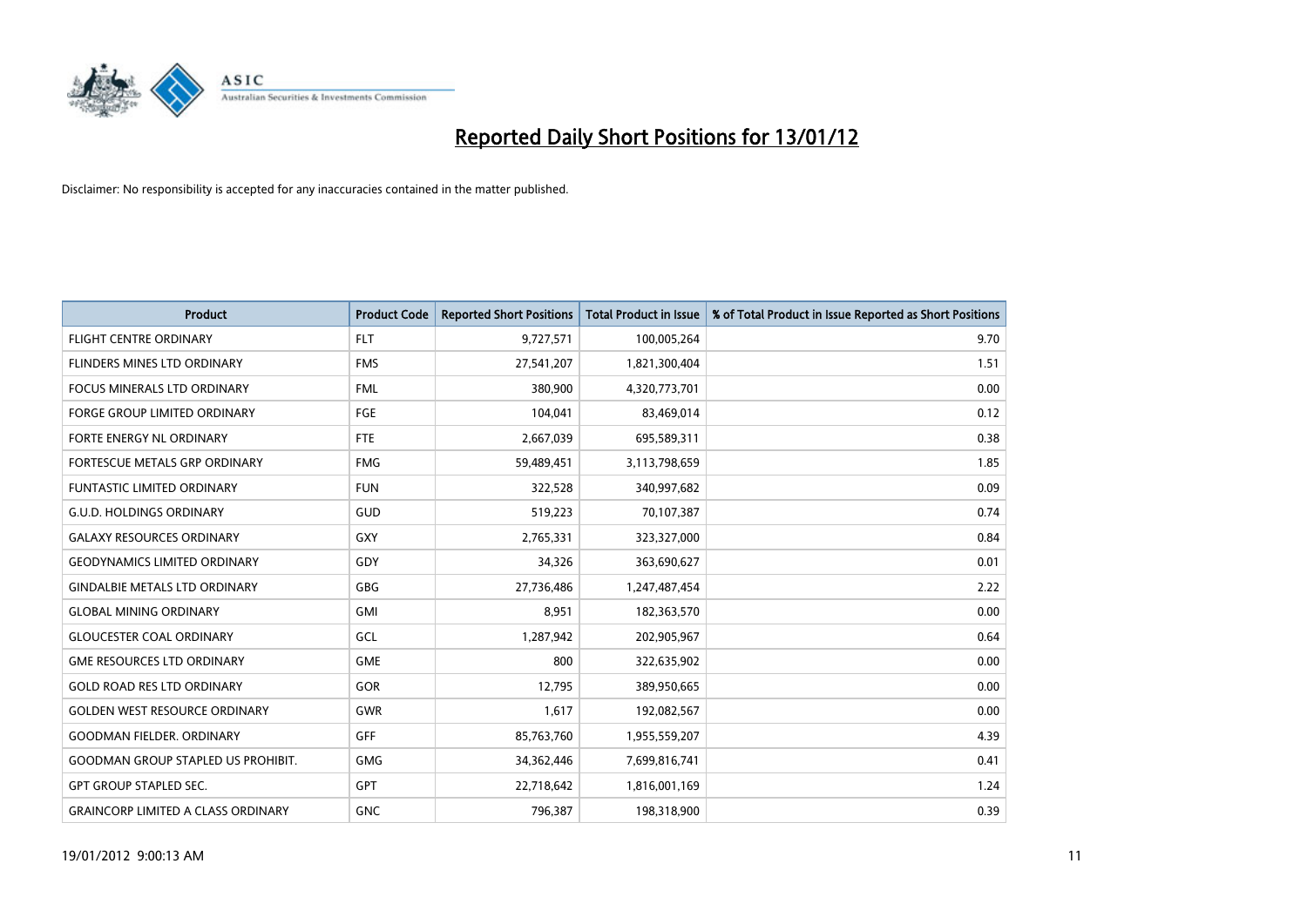

| <b>Product</b>                                   | <b>Product Code</b> | <b>Reported Short Positions</b> | <b>Total Product in Issue</b> | % of Total Product in Issue Reported as Short Positions |
|--------------------------------------------------|---------------------|---------------------------------|-------------------------------|---------------------------------------------------------|
| <b>GRANGE RESOURCES, ORDINARY</b>                | GRR                 | 302,142                         | 1,154,359,727                 | 0.01                                                    |
| <b>GREENCAP LIMITED ORDINARY</b>                 | GCG                 |                                 | 262,515,385                   | 0.00                                                    |
| <b>GREENLAND MIN EN LTD ORDINARY</b>             | GGG                 | 3,279,748                       | 416,390,488                   | 0.77                                                    |
| <b>GROWTHPOINT PROPERTY ORD/UNIT STAPLED SEC</b> | GOZ                 | 128,583                         | 291,904,374                   | 0.04                                                    |
| <b>GRYPHON MINERALS LTD ORDINARY</b>             | GRY                 | 1,571,893                       | 348,164,983                   | 0.45                                                    |
| <b>GUILDFORD COAL LTD ORDINARY</b>               | <b>GUF</b>          | 1,352,300                       | 230,523,734                   | 0.59                                                    |
| <b>GUINNESS PEAT GROUP. CDI 1:1</b>              | GPG                 | 54                              | 282,039,580                   | 0.00                                                    |
| <b>GUNNS LIMITED ORDINARY</b>                    | GNS                 | 42,032,897                      | 848,401,559                   | 4.93                                                    |
| <b>GWA GROUP LTD ORDINARY</b>                    | <b>GWA</b>          | 11,816,462                      | 301,525,014                   | 3.91                                                    |
| <b>HARVEY NORMAN ORDINARY</b>                    | <b>HVN</b>          | 63,107,304                      | 1,062,316,784                 | 5.96                                                    |
| HASTIE GROUP LIMITED ORDINARY                    | <b>HST</b>          | 232,234                         | 137,353,504                   | 0.16                                                    |
| HASTINGS DIVERSIFIED STAPLED SECURITY            | <b>HDF</b>          | 2,172,045                       | 530,001,072                   | 0.41                                                    |
| HAVILAH RESOURCES NL ORDINARY                    | <b>HAV</b>          | 57,777                          | 100,760,877                   | 0.06                                                    |
| <b>HEARTWARE INT INC CDI 35:1</b>                | <b>HIN</b>          | 272,008                         | 43,772,855                    | 0.62                                                    |
| <b>HENDERSON GROUP CDI 1:1</b>                   | <b>HGG</b>          | 11,610,783                      | 666,703,844                   | 1.73                                                    |
| HFA HOLDINGS LIMITED ORDINARY                    | <b>HFA</b>          | 16,273                          | 117,332,831                   | 0.01                                                    |
| HIGHLANDS PACIFIC ORDINARY                       | <b>HIG</b>          | 2,415,464                       | 686,082,148                   | 0.35                                                    |
| HILLGROVE RES LTD ORDINARY                       | <b>HGO</b>          | 9,179,280                       | 793,698,575                   | 1.14                                                    |
| <b>HILLS HOLDINGS LTD ORDINARY</b>               | <b>HIL</b>          | 3,702,250                       | 246,349,244                   | 1.50                                                    |
| HORIZON OIL LIMITED ORDINARY                     | <b>HZN</b>          | 20,761,394                      | 1,130,811,515                 | 1.83                                                    |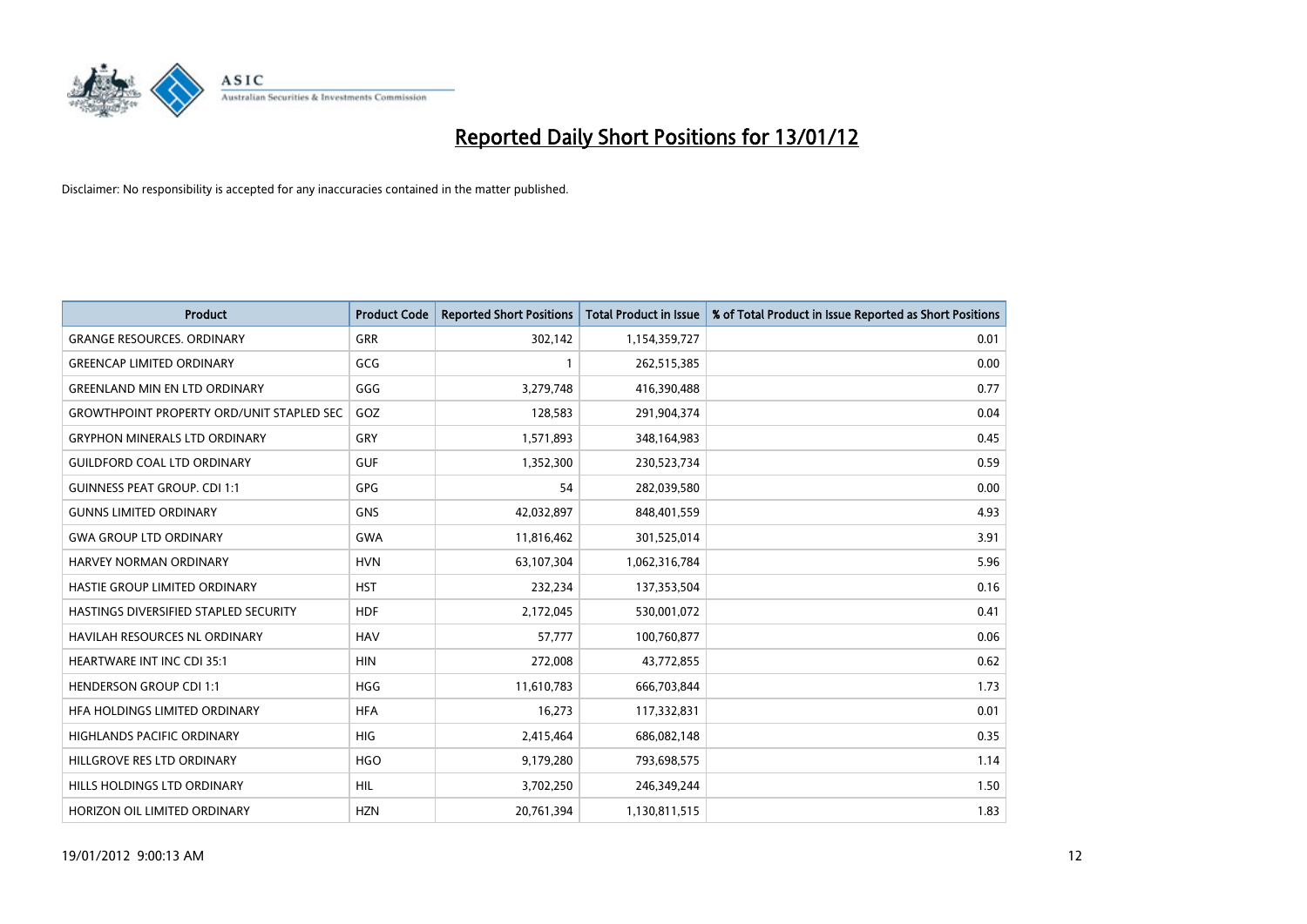

| <b>Product</b>                           | <b>Product Code</b> | <b>Reported Short Positions</b> | <b>Total Product in Issue</b> | % of Total Product in Issue Reported as Short Positions |
|------------------------------------------|---------------------|---------------------------------|-------------------------------|---------------------------------------------------------|
| HUNNU COAL LIMITED ORDINARY              | <b>HUN</b>          | 14.613                          | 218,565,002                   | 0.00                                                    |
| <b>ICON ENERGY LIMITED ORDINARY</b>      | <b>ICN</b>          | 3,430                           | 469,301,394                   | 0.00                                                    |
| <b>IINET LIMITED ORDINARY</b>            | <b>IIN</b>          | 136,183                         | 148,896,183                   | 0.09                                                    |
| ILUKA RESOURCES ORDINARY                 | <b>ILU</b>          | 16,435,564                      | 418,700,517                   | 3.89                                                    |
| <b>IMDEX LIMITED ORDINARY</b>            | <b>IMD</b>          | 1,131,603                       | 205,055,435                   | 0.54                                                    |
| IMF (AUSTRALIA) LTD ORDINARY             | <b>IMF</b>          | 329,821                         | 123,828,193                   | 0.26                                                    |
| IMX RESOURCES LTD ORDINARY               | <b>IXR</b>          | 20,000                          | 262,612,803                   | 0.01                                                    |
| <b>INCITEC PIVOT ORDINARY</b>            | <b>IPL</b>          | 3,708,236                       | 1,628,730,107                 | 0.22                                                    |
| <b>INDEPENDENCE GROUP ORDINARY</b>       | <b>IGO</b>          | 6,472,052                       | 232,525,035                   | 2.79                                                    |
| <b>INDOPHIL RESOURCES ORDINARY</b>       | <b>IRN</b>          | 1,196,071                       | 1,062,104,527                 | 0.10                                                    |
| <b>INDUSTREA LIMITED ORDINARY</b>        | <b>IDL</b>          | 984,765                         | 368,992,435                   | 0.26                                                    |
| <b>INFIGEN ENERGY STAPLED SECURITIES</b> | <b>IFN</b>          | 5,757,103                       | 762,265,972                   | 0.77                                                    |
| ING RE COM GROUP STAPLED SECURITIES      | ILF.                | 3,583                           | 441,029,194                   | 0.00                                                    |
| <b>INSURANCE AUSTRALIA ORDINARY</b>      | IAG                 | 7,213,764                       | 2,079,034,021                 | 0.33                                                    |
| INTEGRA MINING LTD, ORDINARY             | <b>IGR</b>          | 4,843,030                       | 846,293,881                   | 0.58                                                    |
| <b>INTREPID MINES ORDINARY</b>           | <b>IAU</b>          | 3,487,979                       | 523,813,947                   | 0.67                                                    |
| INVESTA OFFICE FUND STAPLED SECURITIES   | <b>IOF</b>          | 7,912,600                       | 2,657,463,999                 | 0.27                                                    |
| <b>INVOCARE LIMITED ORDINARY</b>         | IVC.                | 1,924,959                       | 110,030,298                   | 1.73                                                    |
| <b>ION LIMITED ORDINARY</b>              | <b>ION</b>          | 164,453                         | 256,365,105                   | 0.06                                                    |
| <b>IOOF HOLDINGS LTD ORDINARY</b>        | IFL.                | 957,906                         | 229,794,395                   | 0.42                                                    |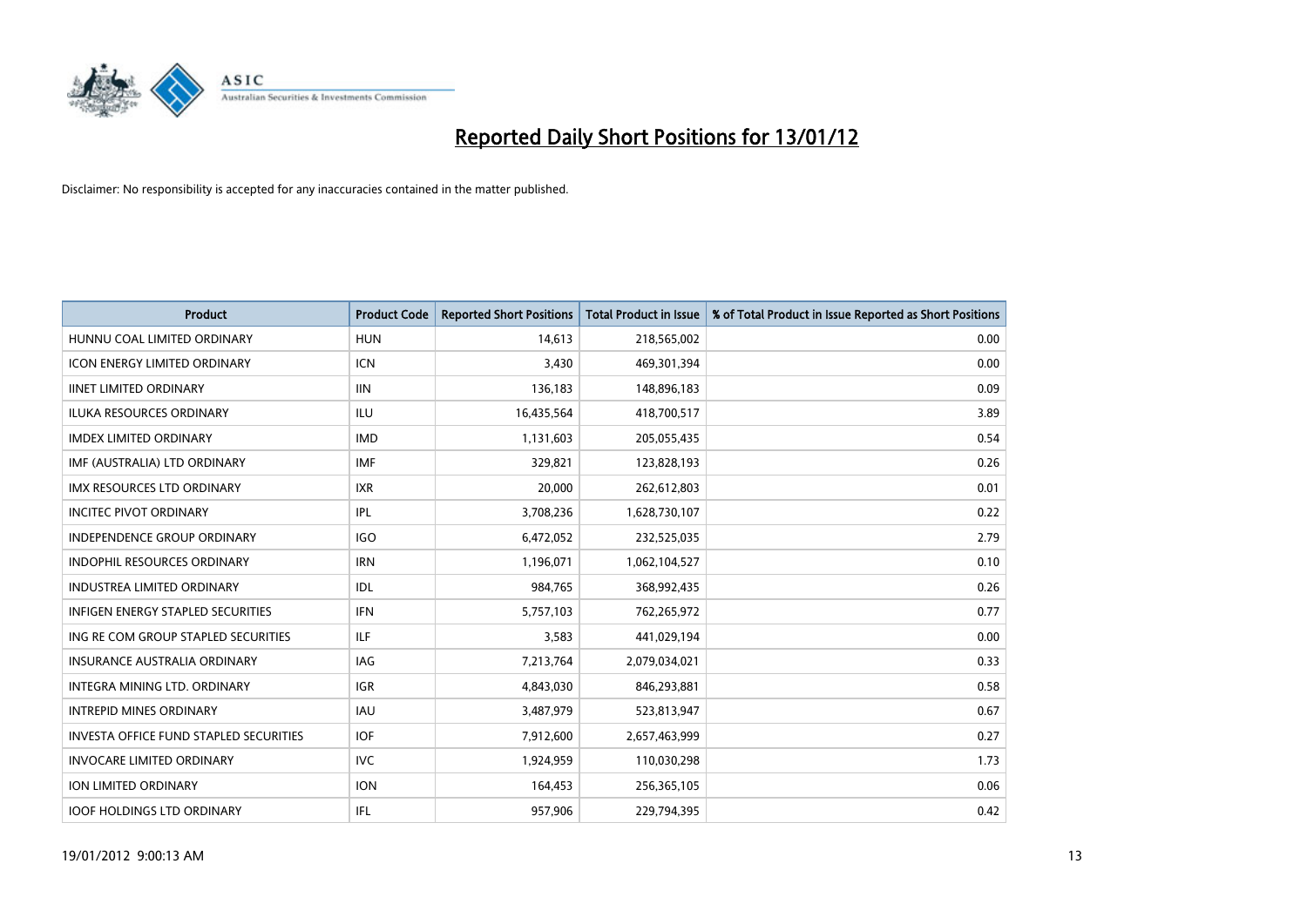

| <b>Product</b>                            | <b>Product Code</b> | <b>Reported Short Positions</b> | <b>Total Product in Issue</b> | % of Total Product in Issue Reported as Short Positions |
|-------------------------------------------|---------------------|---------------------------------|-------------------------------|---------------------------------------------------------|
| <b>IRESS MARKET TECH. ORDINARY</b>        | <b>IRE</b>          | 1,432,338                       | 127,036,010                   | 1.12                                                    |
| <b>IRON ORE HOLDINGS ORDINARY</b>         | <b>IOH</b>          | 14,525                          | 166,087,005                   | 0.01                                                    |
| ISHARES MSCI AUS 200 ISHARES MSCI AUS 200 | <b>IOZ</b>          | 74,090                          | 2,927,373                     | 2.53                                                    |
| ISHARES S&P HIGH DIV ISHARES S&P HIGH DIV | <b>IHD</b>          | 99,554                          | 2,503,027                     | 3.98                                                    |
| ISHARES SMALL ORDS ISHARES SMALL ORDS     | <b>ISO</b>          | 939,700                         | 5,403,165                     | 17.39                                                   |
| <b>IVANHOE AUSTRALIA ORDINARY</b>         | <b>IVA</b>          | 1,763,816                       | 552,385,295                   | 0.31                                                    |
| JAMES HARDIE INDUST CHESS DEPOSITARY INT  | <b>IHX</b>          | 17,645,500                      | 435,721,099                   | 4.03                                                    |
| <b>JAMESON RESOURCES ORDINARY</b>         | JAL                 | 1,600,000                       | 142,001,227                   | 1.13                                                    |
| <b>JB HI-FI LIMITED ORDINARY</b>          | <b>JBH</b>          | 21,954,125                      | 98,833,643                    | 22.21                                                   |
| <b>KAGARA LTD ORDINARY</b>                | KZL                 | 13,465,428                      | 798,953,117                   | 1.68                                                    |
| KAROON GAS AUSTRALIA ORDINARY             | <b>KAR</b>          | 2,908,577                       | 221,420,769                   | 1.31                                                    |
| KATHMANDU HOLD LTD ORDINARY               | <b>KMD</b>          | 1,513,802                       | 200,000,000                   | 0.75                                                    |
| <b>KBL MINING LIMITED ORDINARY</b>        | <b>KBL</b>          | 1.820                           | 168,032,869                   | 0.00                                                    |
| <b>KEYBRIDGE CAPITAL ORDINARY</b>         | <b>KBC</b>          | 6,000                           | 172,070,564                   | 0.00                                                    |
| KINGSGATE CONSOLID. ORDINARY              | <b>KCN</b>          | 3,594,136                       | 140,872,908                   | 2.53                                                    |
| KINGSROSE MINING LTD ORDINARY             | <b>KRM</b>          | 268,590                         | 271,985,968                   | 0.09                                                    |
| LEIGHTON HOLDINGS ORDINARY                | LEI                 | 6,571,419                       | 337,087,596                   | 1.95                                                    |
| LEND LEASE GROUP UNIT/ORD STAPLED         | LLC                 | 1,892,172                       | 571,804,090                   | 0.30                                                    |
| LINC ENERGY LTD ORDINARY                  | <b>LNC</b>          | 9,165,618                       | 504,487,631                   | 1.81                                                    |
| LIQUEFIED NATURAL ORDINARY                | <b>LNG</b>          | 272,800                         | 267,699,015                   | 0.10                                                    |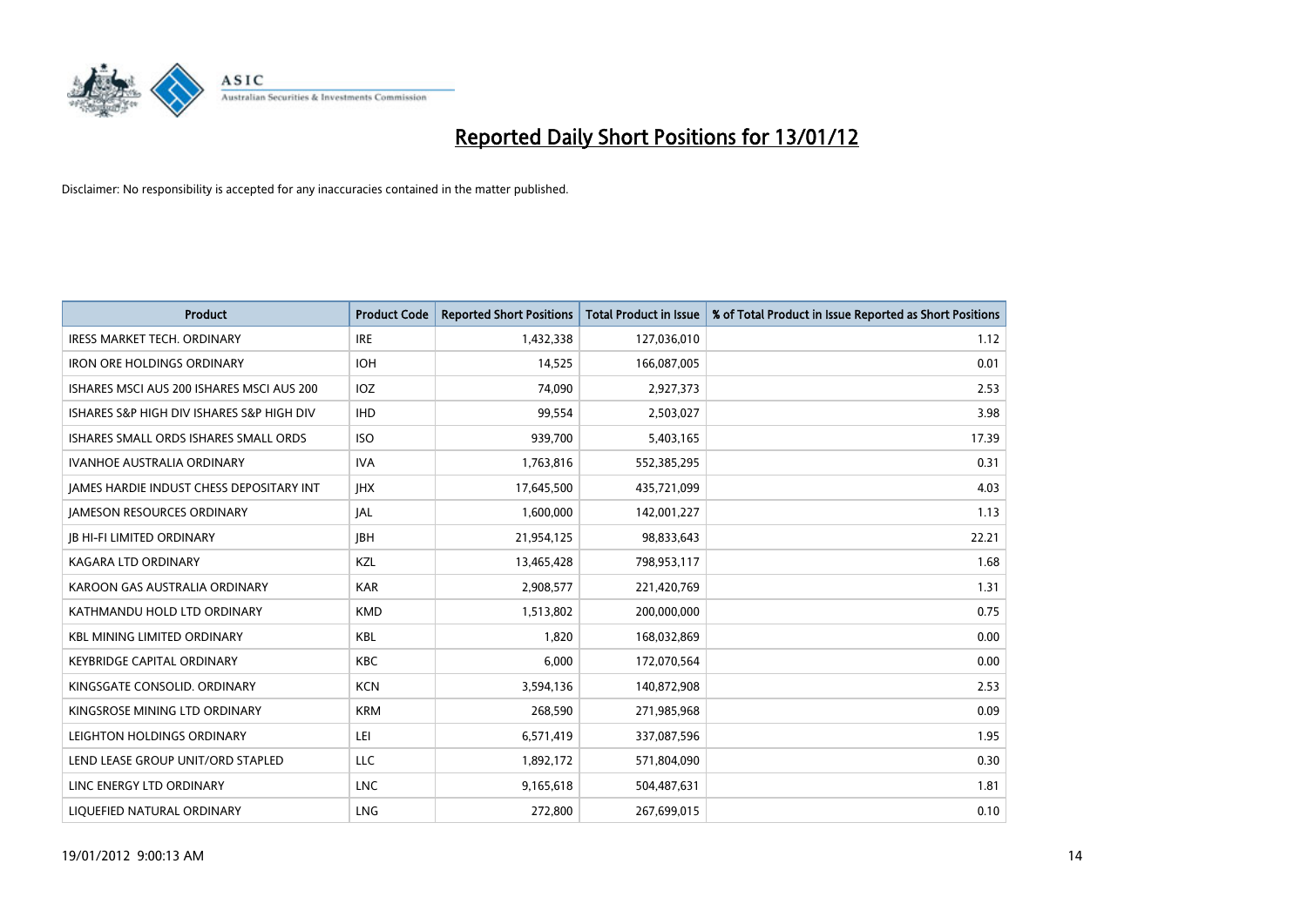

| <b>Product</b>                        | <b>Product Code</b> | <b>Reported Short Positions</b> | <b>Total Product in Issue</b> | % of Total Product in Issue Reported as Short Positions |
|---------------------------------------|---------------------|---------------------------------|-------------------------------|---------------------------------------------------------|
| LYNAS CORPORATION ORDINARY            | <b>LYC</b>          | 118,872,970                     | 1,713,846,913                 | 6.94                                                    |
| M2 TELECOMMUNICATION ORDINARY         | <b>MTU</b>          | 314,039                         | 124,493,385                   | 0.25                                                    |
| <b>MACMAHON HOLDINGS ORDINARY</b>     | <b>MAH</b>          | 2,491,086                       | 738,631,705                   | 0.34                                                    |
| MACO ATLAS ROADS GRP ORDINARY STAPLED | <b>MOA</b>          | 12,513,594                      | 464,279,594                   | 2.69                                                    |
| MACQUARIE GROUP LTD ORDINARY          | <b>MOG</b>          | 7,407,244                       | 348,580,949                   | 2.11                                                    |
| MAGELLAN FIN GRP LTD ORDINARY         | <b>MFG</b>          | 290                             | 152,558,341                   | 0.00                                                    |
| MARENGO MINING ORDINARY               | <b>MGO</b>          | 39,850                          | 1,002,399,863                 | 0.00                                                    |
| <b>MATRIX C &amp; E LTD ORDINARY</b>  | <b>MCE</b>          | 561,435                         | 77,081,507                    | 0.72                                                    |
| MCMILLAN SHAKESPEARE ORDINARY         | <b>MMS</b>          | 96,196                          | 70,639,319                    | 0.13                                                    |
| <b>MCPHERSON'S LTD ORDINARY</b>       | <b>MCP</b>          | 15,360                          | 72,401,758                    | 0.02                                                    |
| MEDUSA MINING LTD ORDINARY            | <b>MML</b>          | 1,732,306                       | 188,903,911                   | 0.92                                                    |
| MELBOURNE IT LIMITED ORDINARY         | <b>MLB</b>          | 136,142                         | 81,352,178                    | 0.17                                                    |
| MEO AUSTRALIA LTD ORDINARY            | <b>MEO</b>          | 11,406,326                      | 539,913,260                   | 2.11                                                    |
| <b>MERMAID MARINE ORDINARY</b>        | <b>MRM</b>          | 313,362                         | 217,833,136                   | 0.14                                                    |
| MESOBLAST LIMITED ORDINARY            | <b>MSB</b>          | 8,671,424                       | 280,425,258                   | 3.12                                                    |
| METALS X LIMITED ORDINARY             | <b>MLX</b>          | 665,340                         | 1,325,670,714                 | 0.06                                                    |
| METCASH LIMITED ORDINARY              | <b>MTS</b>          | 30,228,643                      | 771,345,864                   | 3.87                                                    |
| METGASCO LIMITED ORDINARY             | <b>MEL</b>          | 333,298                         | 338,592,672                   | 0.10                                                    |
| METMINCO LIMITED ORDINARY             | <b>MNC</b>          | 967,953                         | 1,748,330,432                 | 0.05                                                    |
| MHM METALS LIMITED ORDINARY           | <b>MHM</b>          | 15,414                          | 103,538,311                   | 0.01                                                    |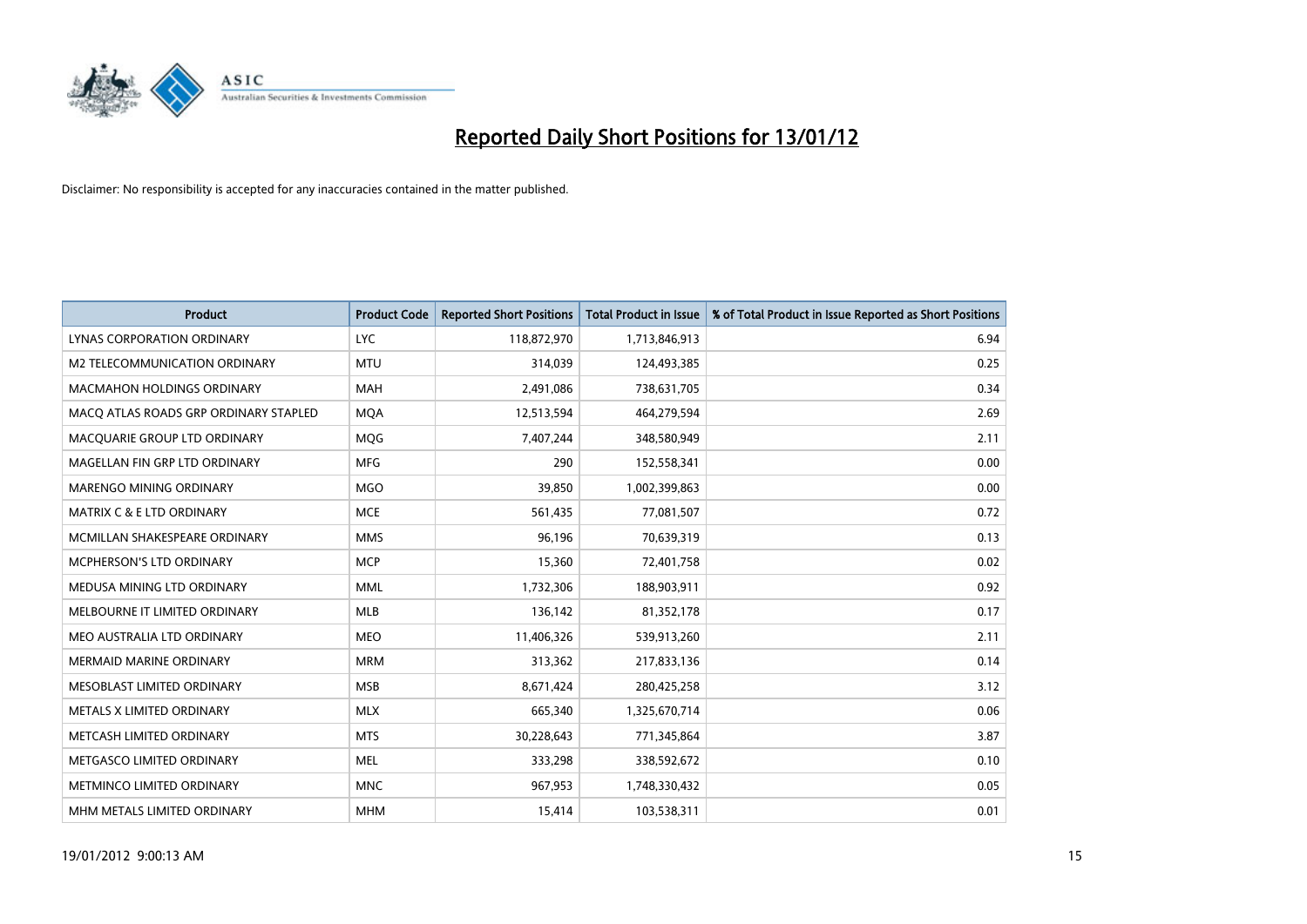

| <b>Product</b>                    | <b>Product Code</b> | <b>Reported Short Positions</b> | <b>Total Product in Issue</b> | % of Total Product in Issue Reported as Short Positions |
|-----------------------------------|---------------------|---------------------------------|-------------------------------|---------------------------------------------------------|
| MICLYN EXP OFFSHR ORDINARY        | <b>MIO</b>          | 19,297                          | 278,515,705                   | 0.01                                                    |
| MINCOR RESOURCES NL ORDINARY      | <b>MCR</b>          | 1,033,010                       | 195,818,871                   | 0.52                                                    |
| MINEMAKERS LIMITED ORDINARY       | <b>MAK</b>          | 41,488                          | 228,236,727                   | 0.02                                                    |
| MINERAL DEPOSITS ORDINARY         | <b>MDL</b>          | 167,790                         | 83,538,786                    | 0.21                                                    |
| MINERAL RESOURCES, ORDINARY       | <b>MIN</b>          | 829,257                         | 184,691,989                   | 0.44                                                    |
| MIRABELA NICKEL LTD ORDINARY      | <b>MBN</b>          | 12,717,544                      | 491,781,237                   | 2.58                                                    |
| MIRVAC GROUP STAPLED SECURITIES   | <b>MGR</b>          | 24,655,846                      | 3,416,996,915                 | 0.69                                                    |
| MOLOPO ENERGY LTD ORDINARY        | <b>MPO</b>          | 1,230,174                       | 245,579,810                   | 0.49                                                    |
| MOLY MINES LIMITED ORDINARY       | <b>MOL</b>          | 81,209                          | 384,893,989                   | 0.02                                                    |
| MONADELPHOUS GROUP ORDINARY       | <b>MND</b>          | 1,479,615                       | 88,674,327                    | 1.66                                                    |
| MORTGAGE CHOICE LTD ORDINARY      | <b>MOC</b>          | 1,859,527                       | 119,948,255                   | 1.55                                                    |
| <b>MOUNT GIBSON IRON ORDINARY</b> | <b>MGX</b>          | 4,696,057                       | 1,082,570,693                 | 0.43                                                    |
| MSF SUGAR LIMITED ORDINARY        | <b>MSF</b>          | 14,253                          | 69,248,422                    | 0.02                                                    |
| MULTIPLEX SITES SITES             | <b>MXUPA</b>        | 22                              | 4,500,000                     | 0.00                                                    |
| MURCHISON METALS LTD ORDINARY     | <b>MMX</b>          | 6,147,728                       | 442,771,024                   | 1.39                                                    |
| MYER HOLDINGS LTD ORDINARY        | <b>MYR</b>          | 76,154,160                      | 583,384,551                   | 13.04                                                   |
| <b>MYSTATE LIMITED ORDINARY</b>   | <b>MYS</b>          | 3,638                           | 86,963,862                    | 0.00                                                    |
| NATIONAL AUST, BANK ORDINARY      | <b>NAB</b>          | 13,795,755                      | 2,238,481,005                 | 0.59                                                    |
| NATURAL FUEL LIMITED ORDINARY     | <b>NFL</b>          | $\mathbf{1}$                    | 1,121,912                     | 0.00                                                    |
| NAVIGATOR RESOURCES ORDINARY      | <b>NAV</b>          | 500                             | 2,222,216,576                 | 0.00                                                    |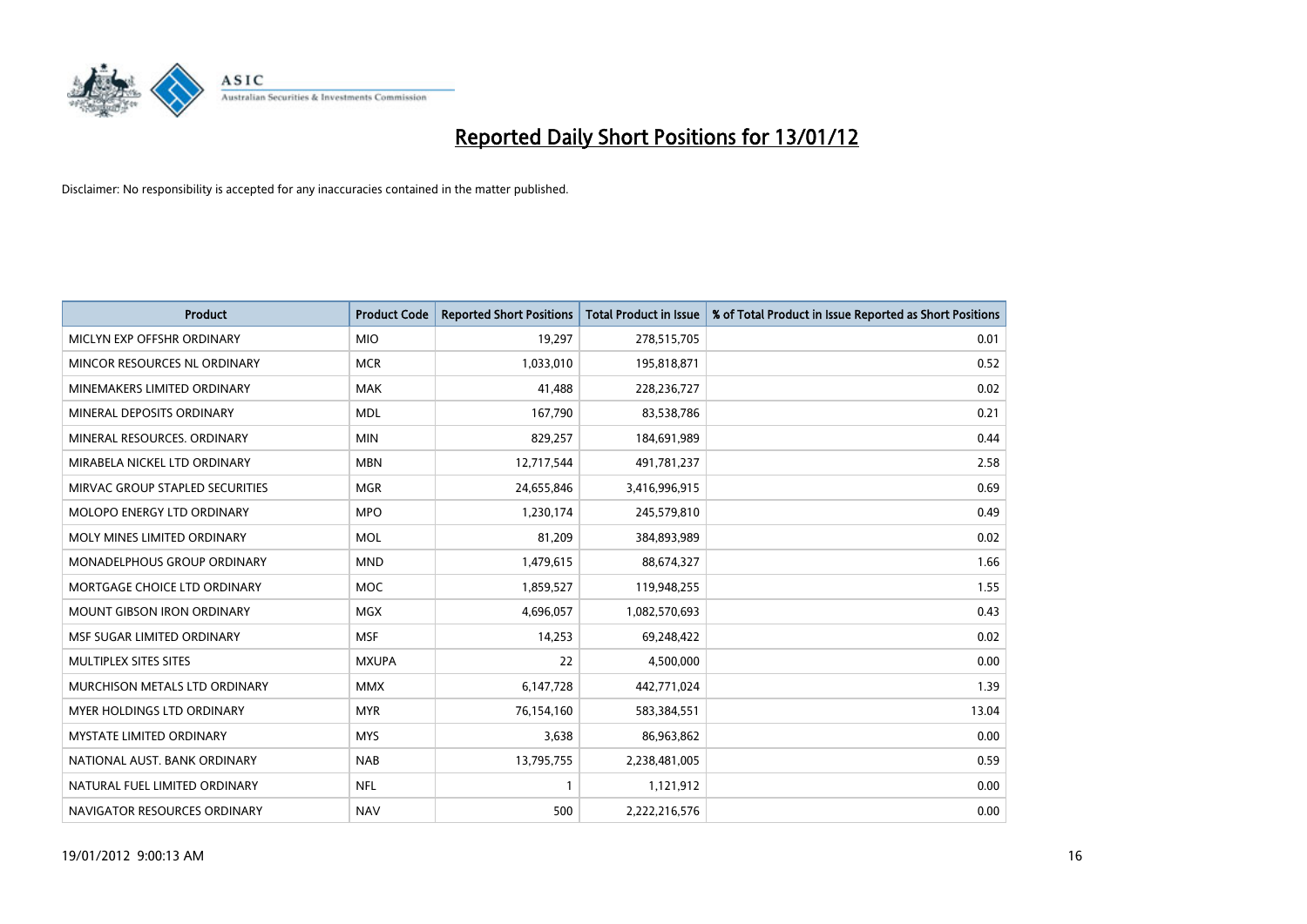

| <b>Product</b>                        | <b>Product Code</b> | <b>Reported Short Positions</b> | <b>Total Product in Issue</b> | % of Total Product in Issue Reported as Short Positions |
|---------------------------------------|---------------------|---------------------------------|-------------------------------|---------------------------------------------------------|
| NAVITAS LIMITED ORDINARY              | <b>NVT</b>          | 4,233,641                       | 375,318,628                   | 1.10                                                    |
| NEPTUNE MARINE ORDINARY               | <b>NMS</b>          | 182,253                         | 1,748,545,632                 | 0.01                                                    |
| NEW HOPE CORPORATION ORDINARY         | <b>NHC</b>          | 115,208                         | 830,230,549                   | 0.01                                                    |
| NEWCREST MINING ORDINARY              | <b>NCM</b>          | 1,552,701                       | 765,849,811                   | 0.18                                                    |
| NEWS CORP A NON-VOTING CDI            | <b>NWSLV</b>        | 3,066,574                       | 1,683,902,570                 | 0.18                                                    |
| NEWS CORP B VOTING CDI                | <b>NWS</b>          | 3,082,034                       | 798,520,953                   | 0.38                                                    |
| NEXBIS LIMITED ORDINARY               | <b>NBS</b>          | 63.733                          | 798,356,704                   | 0.01                                                    |
| NEXTDC LIMITED ORDINARY               | <b>NXT</b>          | 2,034                           | 123,533,558                   | 0.00                                                    |
| NEXUS ENERGY LIMITED ORDINARY         | <b>NXS</b>          | 6,312,234                       | 1,326,821,159                 | 0.47                                                    |
| NIB HOLDINGS LIMITED ORDINARY         | <b>NHF</b>          | 115,277                         | 466,733,110                   | 0.02                                                    |
| NIDO PETROLEUM ORDINARY               | <b>NDO</b>          | 105,293                         | 1,389,163,151                 | 0.01                                                    |
| NOBLE MINERAL RES ORDINARY            | <b>NMG</b>          | 1,359,695                       | 523,312,570                   | 0.25                                                    |
| NORTHERN IRON LTD ORDINARY            | <b>NFE</b>          | 904,513                         | 369,980,113                   | 0.24                                                    |
| NRW HOLDINGS LIMITED ORDINARY         | <b>NWH</b>          | 910,719                         | 278,888,011                   | 0.33                                                    |
| NUCOAL RESOURCES NL ORDINARY          | <b>NCR</b>          | 12,697                          | 441,150,707                   | 0.00                                                    |
| NUFARM LIMITED ORDINARY               | <b>NUF</b>          | 3,947,092                       | 262,018,057                   | 1.51                                                    |
| OAKTON LIMITED ORDINARY               | <b>OKN</b>          | 598,278                         | 93,800,235                    | 0.64                                                    |
| OCEANAGOLD CORP. CHESS DEPOSITARY INT | <b>OGC</b>          | 782,417                         | 262,642,606                   | 0.29                                                    |
| OCEANIA CAPITAL LTD ORDINARY          | <b>OCP</b>          | 2,500                           | 91,921,295                    | 0.00                                                    |
| OIL SEARCH LTD ORDINARY               | OSH                 | 10,374,566                      | 1,325,155,171                 | 0.76                                                    |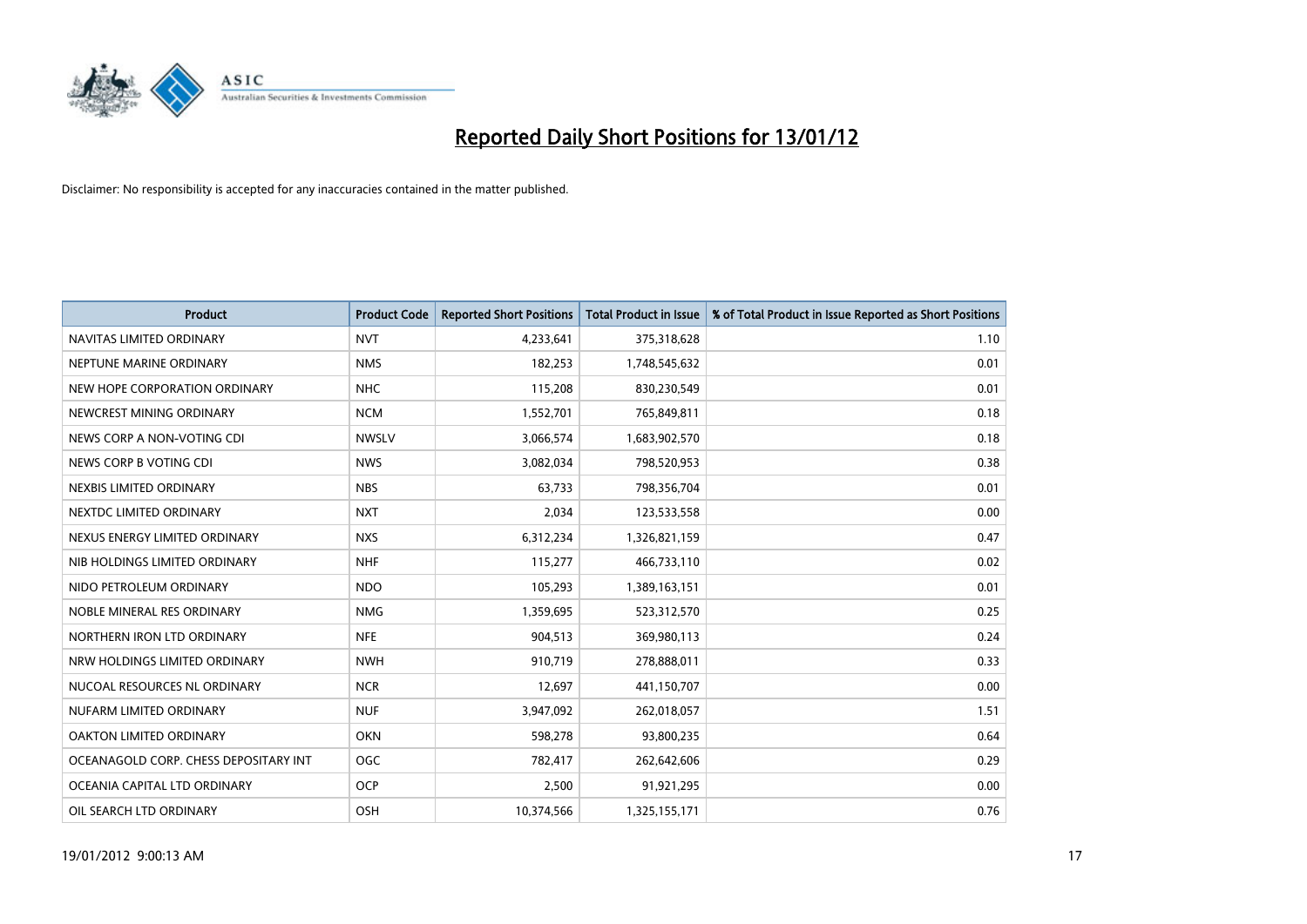

| <b>Product</b>                 | <b>Product Code</b> | <b>Reported Short Positions</b> | <b>Total Product in Issue</b> | % of Total Product in Issue Reported as Short Positions |
|--------------------------------|---------------------|---------------------------------|-------------------------------|---------------------------------------------------------|
| OM HOLDINGS LIMITED ORDINARY   | OMH                 | 6,503,500                       | 504,105,150                   | 1.30                                                    |
| ONESTEEL LIMITED ORDINARY      | OST                 | 53,411,807                      | 1,342,393,583                 | 3.99                                                    |
| ORICA LIMITED ORDINARY         | ORI                 | 3,368,982                       | 365,007,037                   | 0.92                                                    |
| ORIGIN ENERGY ORDINARY         | <b>ORG</b>          | 2,163,769                       | 1,086,164,479                 | 0.19                                                    |
| OROCOBRE LIMITED ORDINARY      | <b>ORE</b>          | 74,280                          | 103,195,029                   | 0.07                                                    |
| OROTONGROUP LIMITED ORDINARY   | ORL                 | 77,074                          | 40,880,902                    | 0.18                                                    |
| OTTO ENERGY LIMITED ORDINARY   | OEL                 | 109,204                         | 1,138,290,071                 | 0.01                                                    |
| <b>OZ MINERALS ORDINARY</b>    | OZL                 | 9,316,388                       | 314,821,850                   | 2.94                                                    |
| <b>PACIFIC BRANDS ORDINARY</b> | <b>PBG</b>          | 7,576,058                       | 912,915,695                   | 0.83                                                    |
| PALADIN ENERGY LTD ORDINARY    | <b>PDN</b>          | 21,198,135                      | 835,484,064                   | 2.54                                                    |
| PANAUST LIMITED ORDINARY       | <b>PNA</b>          | 13,384,246                      | 596,278,014                   | 2.26                                                    |
| PANORAMIC RESOURCES ORDINARY   | PAN                 | 788,281                         | 207,050,710                   | 0.37                                                    |
| PAPERLINX LIMITED ORDINARY     | <b>PPX</b>          | 1,504,266                       | 609,280,761                   | 0.25                                                    |
| PAPILLON RES LTD ORDINARY      | PIR                 | 696,101                         | 215,133,794                   | 0.33                                                    |
| PATTIES FOODS LTD ORDINARY     | PFL                 | $\mathbf{1}$                    | 138,989,223                   | 0.00                                                    |
| PEET LIMITED ORDINARY          | <b>PPC</b>          | 86,092                          | 320,170,604                   | 0.03                                                    |
| PENINSULA ENERGY LTD ORDINARY  | <b>PEN</b>          | 1,118,495                       | 2,136,025,262                 | 0.05                                                    |
| PERILYA LIMITED ORDINARY       | <b>PEM</b>          | 2,697                           | 769,316,426                   | 0.00                                                    |
| PERPETUAL LIMITED ORDINARY     | <b>PPT</b>          | 2,454,581                       | 41,980,678                    | 5.84                                                    |
| PERSEUS MINING LTD ORDINARY    | PRU                 | 3,550,149                       | 455,827,088                   | 0.76                                                    |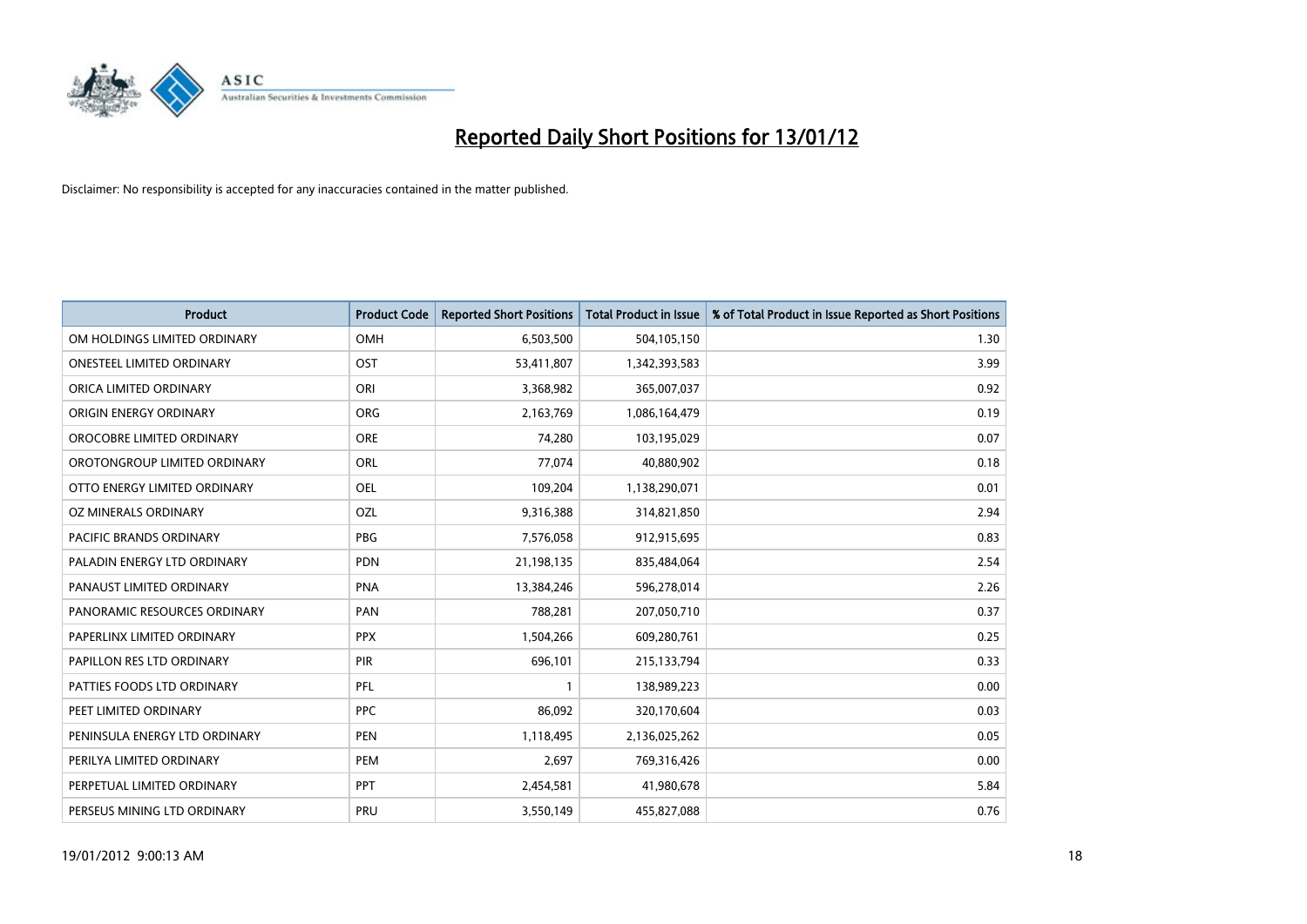

| <b>Product</b>                      | <b>Product Code</b> | <b>Reported Short Positions</b> | <b>Total Product in Issue</b> | % of Total Product in Issue Reported as Short Positions |
|-------------------------------------|---------------------|---------------------------------|-------------------------------|---------------------------------------------------------|
| PETSEC ENERGY ORDINARY              | <b>PSA</b>          | 223,332                         | 235,283,622                   | 0.09                                                    |
| PHARMAXIS LTD ORDINARY              | <b>PXS</b>          | 2,033,102                       | 305,890,989                   | 0.67                                                    |
| PHOTON GROUP LTD ORDINARY           | PGA                 | 250,510                         | 1,540,886,866                 | 0.02                                                    |
| PLATINUM ASSET ORDINARY             | <b>PTM</b>          | 6,496,420                       | 561,347,878                   | 1.15                                                    |
| PLATINUM AUSTRALIA ORDINARY         | <b>PLA</b>          | 2,432,179                       | 453,380,039                   | 0.53                                                    |
| PLATINUM AUSTRALIA RIGHTS 24-JAN-12 | <b>PLARA</b>        | 4,782                           | 45,338,004                    | 0.01                                                    |
| PLATINUM CAPITAL LTD ORDINARY       | <b>PMC</b>          |                                 | 165,756,878                   | 0.00                                                    |
| PMP LIMITED ORDINARY                | <b>PMP</b>          | 30,355                          | 326,662,253                   | 0.01                                                    |
| PORT BOUVARD LIMITED ORDINARY       | PBD                 | 6,754                           | 593,868,295                   | 0.00                                                    |
| PREMIER INVESTMENTS ORDINARY        | <b>PMV</b>          | 818,129                         | 155,062,831                   | 0.52                                                    |
| PRIMA BIOMED LTD ORDINARY           | <b>PRR</b>          | 3,615,937                       | 1,041,704,654                 | 0.35                                                    |
| PRIMARY HEALTH CARE ORDINARY        | <b>PRY</b>          | 9,015,705                       | 500,336,679                   | 1.79                                                    |
| PRIME MEDIA GRP LTD ORDINARY        | <b>PRT</b>          | $\overline{2}$                  | 366,330,303                   | 0.00                                                    |
| PRIMEAG AUSTRALIA ORDINARY          | PAG                 | 65,060                          | 266,394,444                   | 0.03                                                    |
| PROGEN PHARMACEUTIC ORDINARY        | PGL                 | 151,596                         | 24,709,097                    | 0.61                                                    |
| PROGRAMMED ORDINARY                 | <b>PRG</b>          | 532,985                         | 118,169,908                   | 0.43                                                    |
| PSIVIDA CORP CDI 1:1                | <b>PVA</b>          | 6,878                           | 8,866,773                     | 0.08                                                    |
| <b>QANTAS AIRWAYS ORDINARY</b>      | QAN                 | 33,491,163                      | 2,265,123,620                 | 1.48                                                    |
| OBE INSURANCE GROUP ORDINARY        | <b>OBE</b>          | 24,183,249                      | 1,115,545,692                 | 2.13                                                    |
| OR NATIONAL LIMITED ORDINARY        | <b>ORN</b>          | 16,160,436                      | 2,440,000,000                 | 0.65                                                    |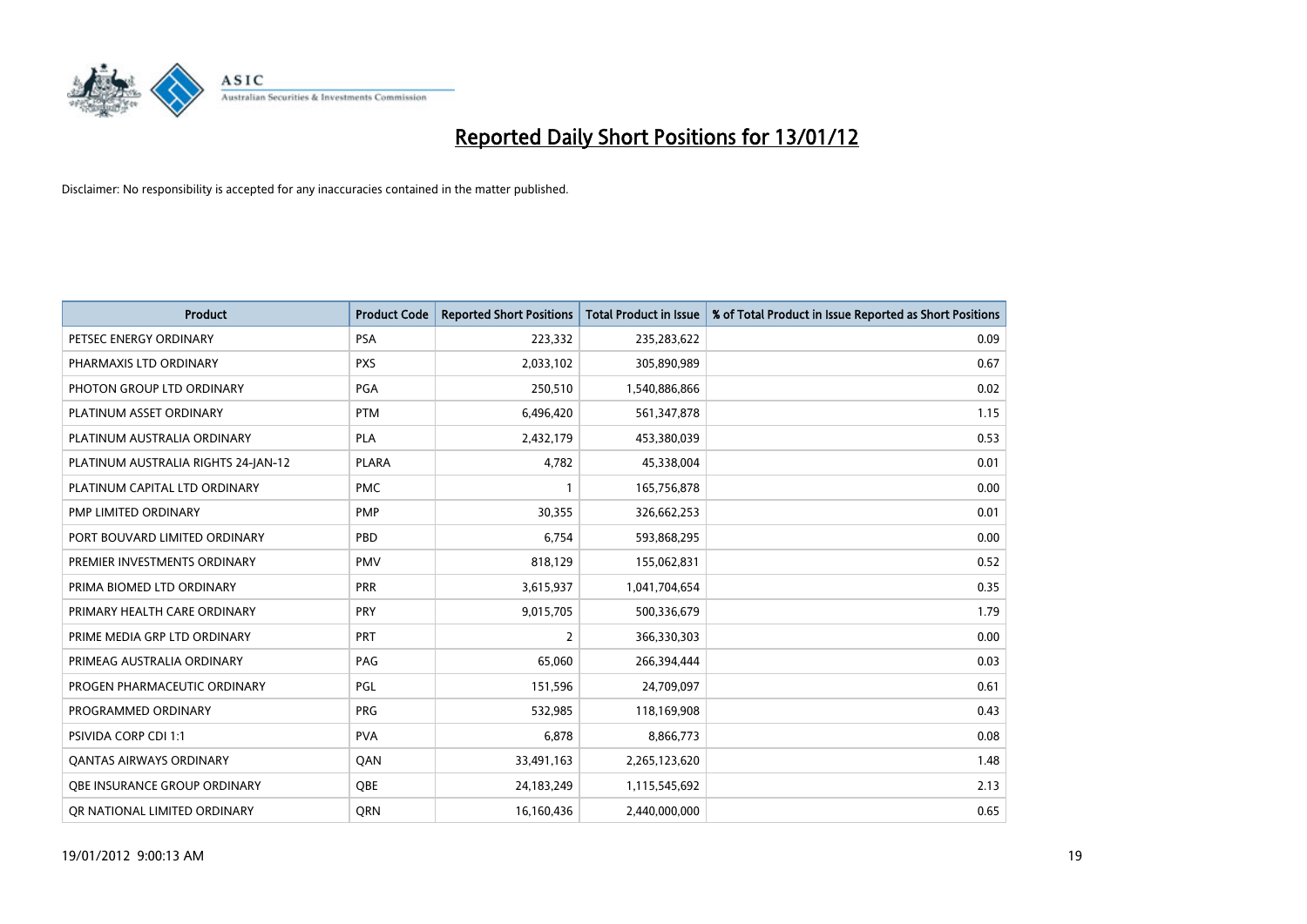

| <b>Product</b>                      | <b>Product Code</b> | <b>Reported Short Positions</b> | <b>Total Product in Issue</b> | % of Total Product in Issue Reported as Short Positions |
|-------------------------------------|---------------------|---------------------------------|-------------------------------|---------------------------------------------------------|
| ORXPHARMA LTD ORDINARY              | <b>QRX</b>          | 560,916                         | 144,278,190                   | 0.39                                                    |
| <b>QUBE LOGISTICS HLDG ORDINARY</b> | QUB                 | 3,221,626                       | 889,404,644                   | 0.36                                                    |
| RAMELIUS RESOURCES ORDINARY         | <b>RMS</b>          | 826,705                         | 335,775,519                   | 0.25                                                    |
| RAMSAY HEALTH CARE ORDINARY         | <b>RHC</b>          | 1,788,451                       | 202,081,252                   | 0.87                                                    |
| <b>RCR TOMLINSON ORDINARY</b>       | <b>RCR</b>          | 68,067                          | 133,475,516                   | 0.05                                                    |
| <b>REA GROUP ORDINARY</b>           | <b>REA</b>          | 365,574                         | 131,714,699                   | 0.27                                                    |
| <b>RECKON LIMITED ORDINARY</b>      | <b>RKN</b>          | 811,500                         | 132,839,672                   | 0.61                                                    |
| RED 5 LIMITED ORDINARY              | <b>RED</b>          | 3,585                           | 128,412,536                   | 0.00                                                    |
| RED EMPEROR RESOURCE ORDINARY       | <b>RMP</b>          | 1,000,000                       | 189,651,380                   | 0.53                                                    |
| <b>RED FORK ENERGY ORDINARY</b>     | <b>RFE</b>          | 7,696                           | 310,229,853                   | 0.00                                                    |
| REDBANK ENERGY LTD ORDINARY         | AEJ                 | 19                              | 786,287                       | 0.00                                                    |
| REED RESOURCES LTD ORDINARY         | <b>RDR</b>          | 1,355,208                       | 264,742,501                   | 0.51                                                    |
| <b>REGIS RESOURCES ORDINARY</b>     | <b>RRL</b>          | 933,426                         | 438,664,248                   | 0.22                                                    |
| RESMED INC CDI 10:1                 | <b>RMD</b>          | 6,594,632                       | 1,556,242,300                 | 0.43                                                    |
| <b>RESOLUTE MINING ORDINARY</b>     | <b>RSG</b>          | 3,341,080                       | 621,996,535                   | 0.53                                                    |
| <b>RESOURCE GENERATION ORDINARY</b> | <b>RES</b>          | 157,911                         | 262,895,652                   | 0.06                                                    |
| RETAIL FOOD GROUP ORDINARY          | <b>RFG</b>          | 2,193                           | 108,229,282                   | 0.00                                                    |
| REVERSE CORP LIMITED ORDINARY       | <b>REF</b>          | 26,041                          | 92,382,175                    | 0.03                                                    |
| REX MINERALS LIMITED ORDINARY       | <b>RXM</b>          | 938,058                         | 153,635,519                   | 0.62                                                    |
| <b>RHG LIMITED ORDINARY</b>         | <b>RHG</b>          | 31,776                          | 308,483,177                   | 0.01                                                    |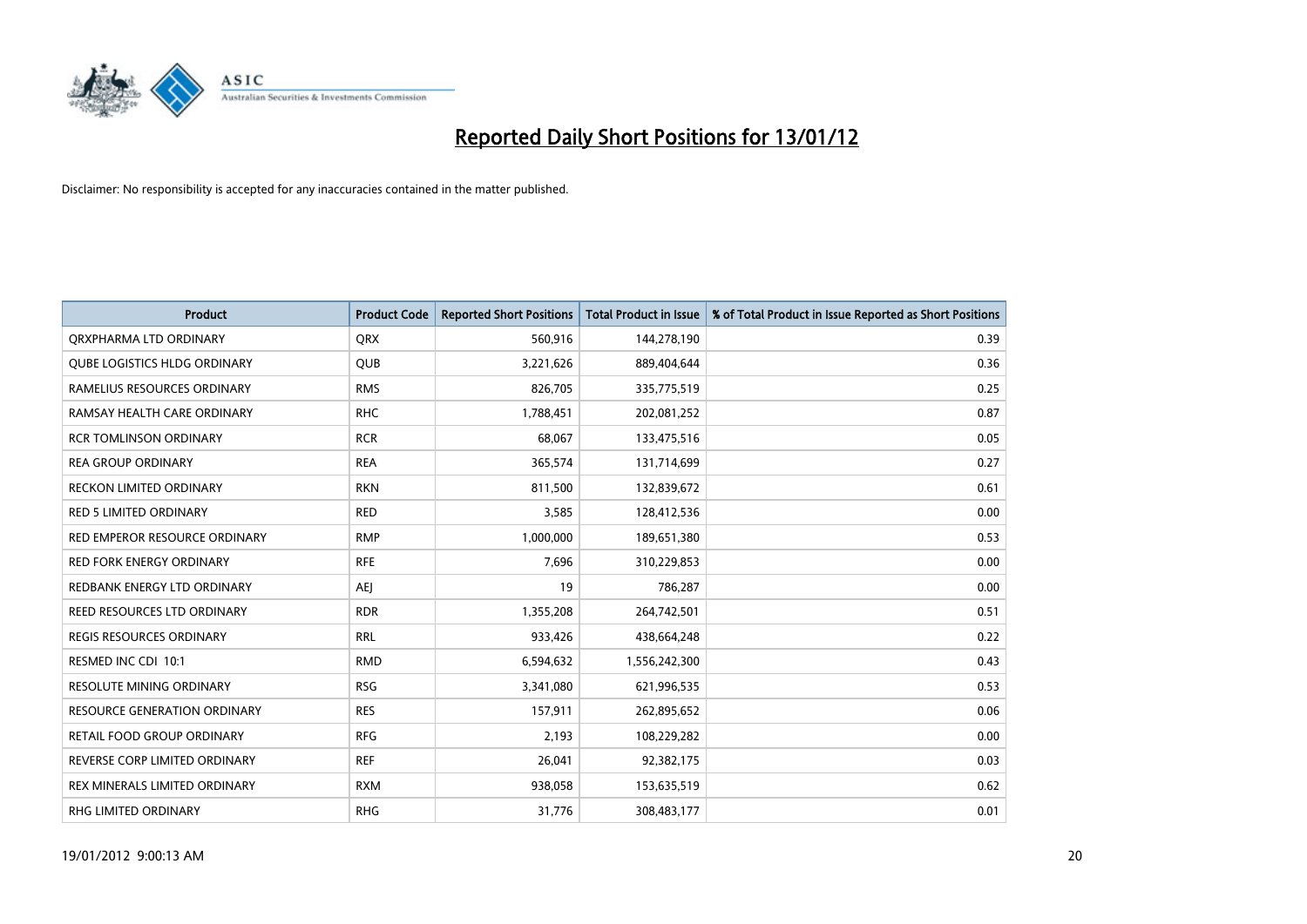

| <b>Product</b>                    | <b>Product Code</b> | <b>Reported Short Positions</b> | <b>Total Product in Issue</b> | % of Total Product in Issue Reported as Short Positions |
|-----------------------------------|---------------------|---------------------------------|-------------------------------|---------------------------------------------------------|
| <b>RIALTO ENERGY ORDINARY</b>     | <b>RIA</b>          | 206,003                         | 375,006,264                   | 0.05                                                    |
| RIO TINTO LIMITED ORDINARY        | <b>RIO</b>          | 28,299,145                      | 435,758,720                   | 6.51                                                    |
| <b>RIVERCITY MOTORWAY STAPLED</b> | <b>RCY</b>          | 132,000                         | 957,010,115                   | 0.01                                                    |
| ROC OIL COMPANY ORDINARY          | <b>ROC</b>          | 2,594,726                       | 682,506,352                   | 0.38                                                    |
| ROYAL WOLF HOLDINGS ORDINARY      | <b>RWH</b>          | 60,000                          | 100,387,052                   | 0.06                                                    |
| SAI GLOBAL LIMITED ORDINARY       | SAI                 | 1,784,297                       | 202,280,639                   | 0.87                                                    |
| SALMAT LIMITED ORDINARY           | <b>SLM</b>          | 500,396                         | 159,802,174                   | 0.30                                                    |
| SAMSON OIL & GAS LTD ORDINARY     | SSN                 | 1,566,836                       | 1,750,549,320                 | 0.08                                                    |
| SANDFIRE RESOURCES ORDINARY       | <b>SFR</b>          | 1,843,441                       | 150,972,635                   | 1.23                                                    |
| SANTOS LTD ORDINARY               | <b>STO</b>          | 11,877,766                      | 941,924,853                   | 1.28                                                    |
| SARACEN MINERAL ORDINARY          | SAR                 | 2,310,178                       | 593,993,240                   | 0.40                                                    |
| SEDGMAN LIMITED ORDINARY          | SDM                 | 334,252                         | 212,215,619                   | 0.15                                                    |
| SEEK LIMITED ORDINARY             | <b>SEK</b>          | 16,869,041                      | 337,101,307                   | 4.96                                                    |
| SELECT HARVESTS ORDINARY          | SHV                 | 34,684                          | 56,392,664                    | 0.06                                                    |
| SENETAS CORPORATION ORDINARY      | <b>SEN</b>          | 756,999                         | 463,105,195                   | 0.16                                                    |
| SENEX ENERGY LIMITED ORDINARY     | SXY                 | 375,832                         | 921,302,416                   | 0.04                                                    |
| SERVCORP LIMITED ORDINARY         | SRV                 | 26,183                          | 98,440,807                    | 0.03                                                    |
| SERVICE STREAM ORDINARY           | <b>SSM</b>          | 344,663                         | 283,418,867                   | 0.12                                                    |
| SEVEN GROUP HOLDINGS ORDINARY     | <b>SVW</b>          | 966,773                         | 306,410,281                   | 0.31                                                    |
| SEVEN WEST MEDIA LTD ORDINARY     | SWM                 | 3,946,110                       | 645,719,542                   | 0.60                                                    |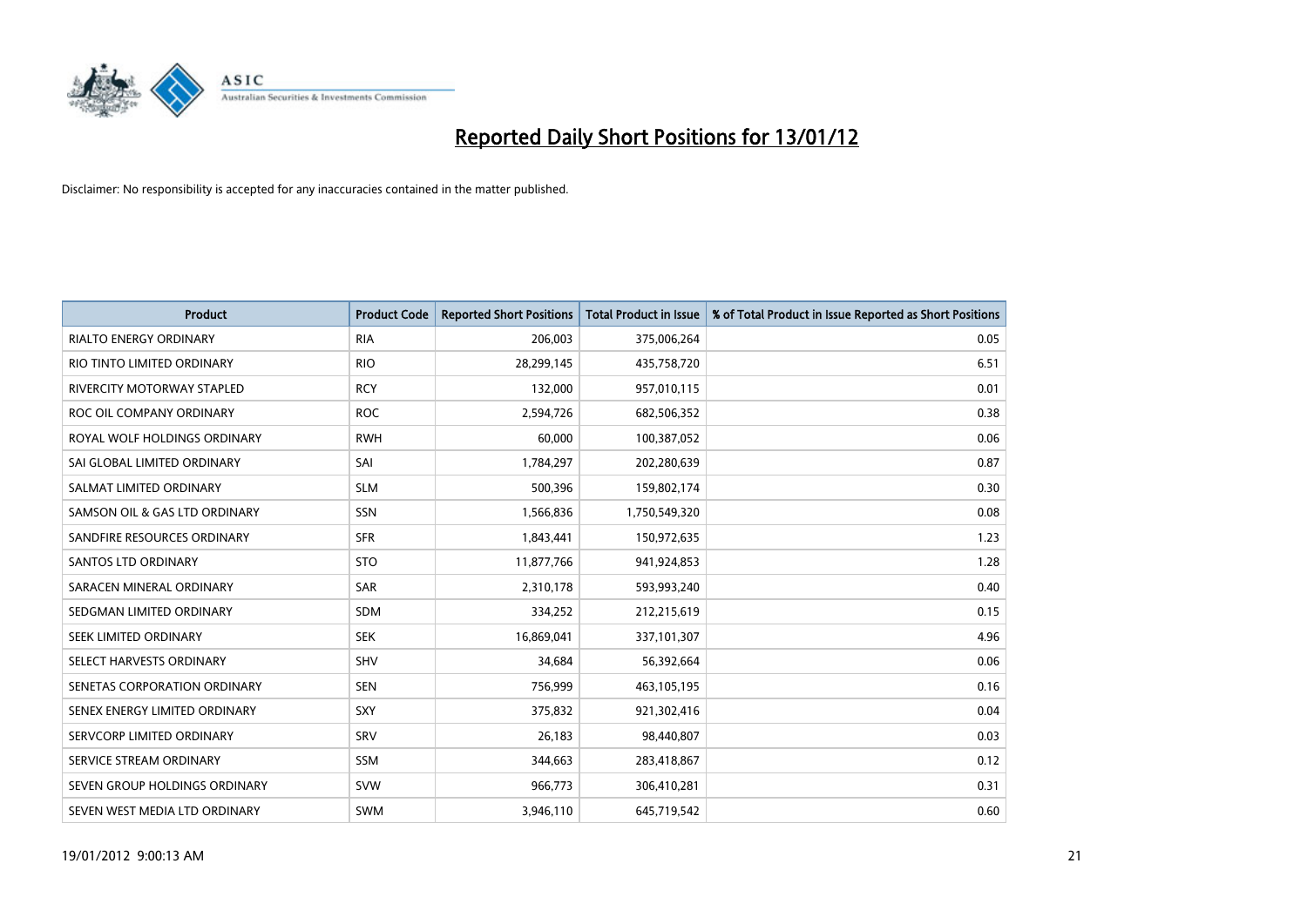

| <b>Product</b>                           | <b>Product Code</b> | <b>Reported Short Positions</b> | <b>Total Product in Issue</b> | % of Total Product in Issue Reported as Short Positions |
|------------------------------------------|---------------------|---------------------------------|-------------------------------|---------------------------------------------------------|
| SIGMA PHARMACEUTICAL ORDINARY            | <b>SIP</b>          | 11,849,019                      | 1,178,626,572                 | 1.01                                                    |
| SILEX SYSTEMS ORDINARY                   | <b>SLX</b>          | 561,596                         | 170,133,997                   | 0.32                                                    |
| SILVER LAKE RESOURCE ORDINARY            | <b>SLR</b>          | 429,150                         | 220,264,064                   | 0.22                                                    |
| SIMS METAL MGMT LTD ORDINARY             | <b>SGM</b>          | 4,338,689                       | 205,851,182                   | 2.13                                                    |
| SINGAPORE TELECOMM. CHESS DEPOSITARY INT | SGT                 | 5,698,250                       | 193,216,752                   | 2.92                                                    |
| SIRIUS RESOURCES NL ORDINARY             | <b>SIR</b>          | 82,500                          | 150,934,586                   | 0.05                                                    |
| SKILLED GROUP LTD ORDINARY               | <b>SKE</b>          | 43,368                          | 233,403,776                   | 0.01                                                    |
| SMS MANAGEMENT, ORDINARY                 | <b>SMX</b>          | 323,371                         | 68,290,180                    | 0.47                                                    |
| SONIC HEALTHCARE ORDINARY                | <b>SHL</b>          | 5,832,058                       | 389,969,875                   | 1.49                                                    |
| SOUL PATTINSON (W.H) ORDINARY            | SOL                 | 2,065                           | 239,395,320                   | 0.00                                                    |
| SOUTH BOULDER MINES ORDINARY             | <b>STB</b>          | 124,943                         | 91,585,688                    | 0.13                                                    |
| SP AUSNET STAPLED SECURITIES             | <b>SPN</b>          | 2,265,146                       | 2,896,219,682                 | 0.07                                                    |
| SPARK INFRASTRUCTURE STAPLED NOTE & UNIT | SKI                 | 20,272,383                      | 1,326,734,264                 | 1.52                                                    |
| SPDR 200 FUND ETF UNITS                  | STW                 | 8                               | 52,038,531                    | 0.00                                                    |
| SPECIALTY FASHION ORDINARY               | <b>SFH</b>          | 794,805                         | 192,086,121                   | 0.41                                                    |
| SPOTLESS GROUP LTD ORDINARY              | <b>SPT</b>          | 939,957                         | 265,454,407                   | 0.35                                                    |
| ST BARBARA LIMITED ORDINARY              | SBM                 | 6,079,293                       | 325,615,389                   | 1.87                                                    |
| STANMORE COAL LTD ORDINARY               | <b>SMR</b>          | 17,231                          | 146,373,973                   | 0.01                                                    |
| STARPHARMA HOLDINGS ORDINARY             | <b>SPL</b>          | 1,915,004                       | 280,635,325                   | 0.68                                                    |
| STH AMERICAN COR LTD ORDINARY            | SAY                 | 9,200                           | 257,785,604                   | 0.00                                                    |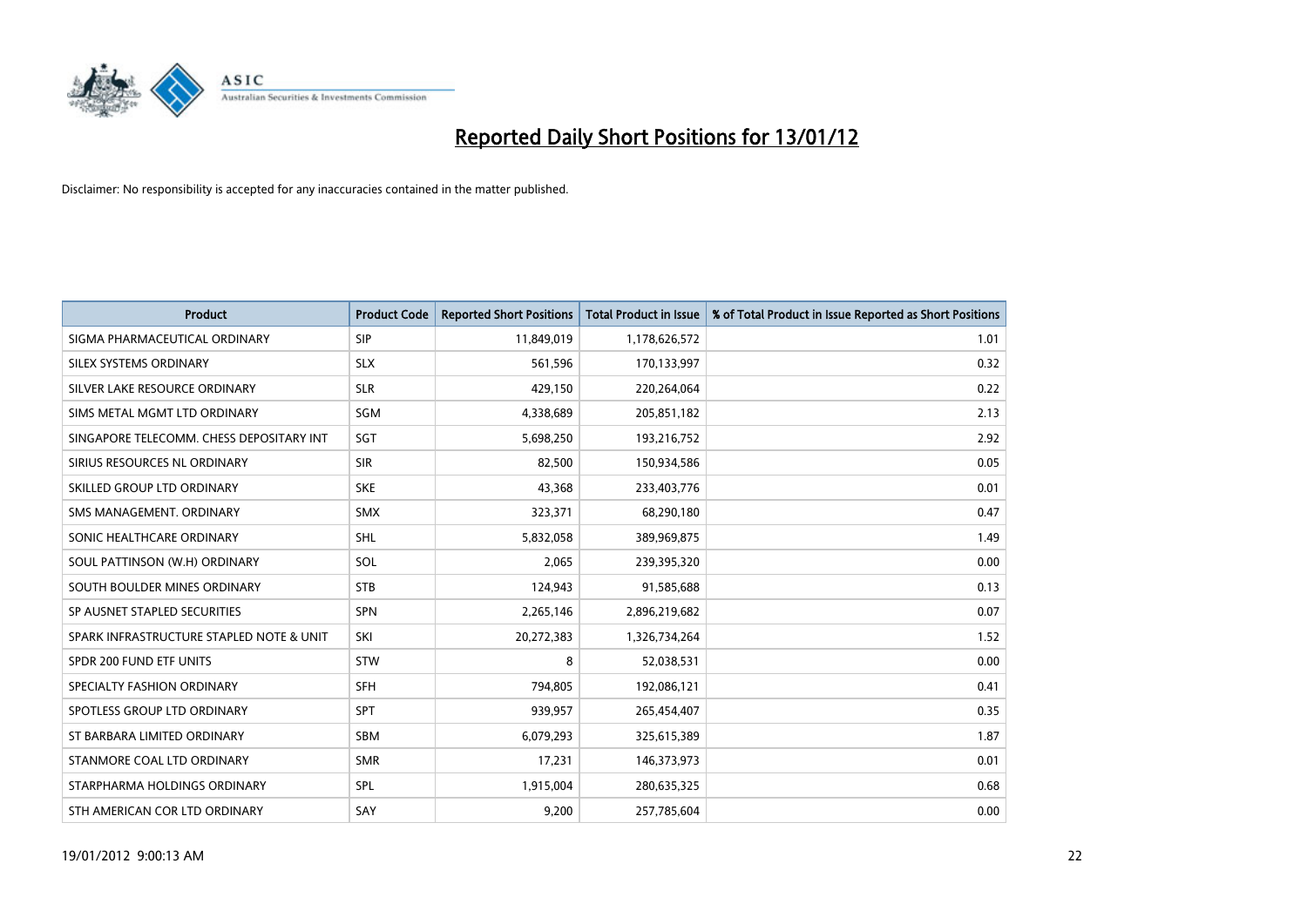

| <b>Product</b>                       | <b>Product Code</b> | <b>Reported Short Positions</b> | <b>Total Product in Issue</b> | % of Total Product in Issue Reported as Short Positions |
|--------------------------------------|---------------------|---------------------------------|-------------------------------|---------------------------------------------------------|
| STHN CROSS MEDIA ORDINARY            | <b>SXL</b>          | 2,579,460                       | 705,766,444                   | 0.38                                                    |
| STOCKLAND UNITS/ORD STAPLED          | SGP                 | 29,587,876                      | 2,316,449,153                 | 1.27                                                    |
| STRAITS RES LTD. ORDINARY            | <b>SRQ</b>          | 479,899                         | 324,796,141                   | 0.14                                                    |
| STW COMMUNICATIONS ORDINARY          | SGN                 | 284,702                         | 362,809,851                   | 0.07                                                    |
| <b>SUNCORP GROUP LTD ORDINARY</b>    | <b>SUN</b>          | 10,865,810                      | 1,286,600,980                 | 0.83                                                    |
| SUNDANCE ENERGY ORDINARY             | <b>SEA</b>          | 118,690                         | 277,098,474                   | 0.04                                                    |
| SUNDANCE RESOURCES ORDINARY          | SDL                 | 6,080,747                       | 2,923,322,169                 | 0.20                                                    |
| SUNLAND GROUP LTD ORDINARY           | <b>SDG</b>          | 26,203                          | 201,578,526                   | 0.01                                                    |
| SUPER RET REP LTD ORDINARY           | <b>SUL</b>          | 3,212,328                       | 194,754,593                   | 1.63                                                    |
| SWICK MINING ORDINARY                | <b>SWK</b>          | 1,548                           | 237,024,970                   | 0.00                                                    |
| SYD AIRPORT STAPLED US PROHIBIT.     | <b>SYD</b>          | 5,002,319                       | 1,861,210,782                 | 0.25                                                    |
| SYMEX HOLDINGS ORDINARY              | <b>SYM</b>          | 6,633                           | 191,593,493                   | 0.00                                                    |
| <b>TABCORP HOLDINGS LTD ORDINARY</b> | <b>TAH</b>          | 4,781,505                       | 712,805,880                   | 0.65                                                    |
| <b>TALENT2 INTERNATION ORDINARY</b>  | <b>TWO</b>          | 4,305                           | 147,403,701                   | 0.00                                                    |
| <b>TANAMI GOLD NL ORDINARY</b>       | <b>TAM</b>          | 150,121                         | 260,997,677                   | 0.06                                                    |
| TAP OIL LIMITED ORDINARY             | <b>TAP</b>          | 3,216,206                       | 240,995,311                   | 1.34                                                    |
| TASSAL GROUP LIMITED ORDINARY        | <b>TGR</b>          | 88,029                          | 146,304,404                   | 0.05                                                    |
| TATTS GROUP LTD ORDINARY             | <b>TTS</b>          | 14,261,792                      | 1,340,758,701                 | 1.06                                                    |
| TELECOM CORPORATION ORDINARY         | <b>TEL</b>          | 10,237,605                      | 1,925,409,580                 | 0.52                                                    |
| TELSTRA CORPORATION, ORDINARY        | <b>TLS</b>          | 55,786,433                      | 12,443,074,357                | 0.43                                                    |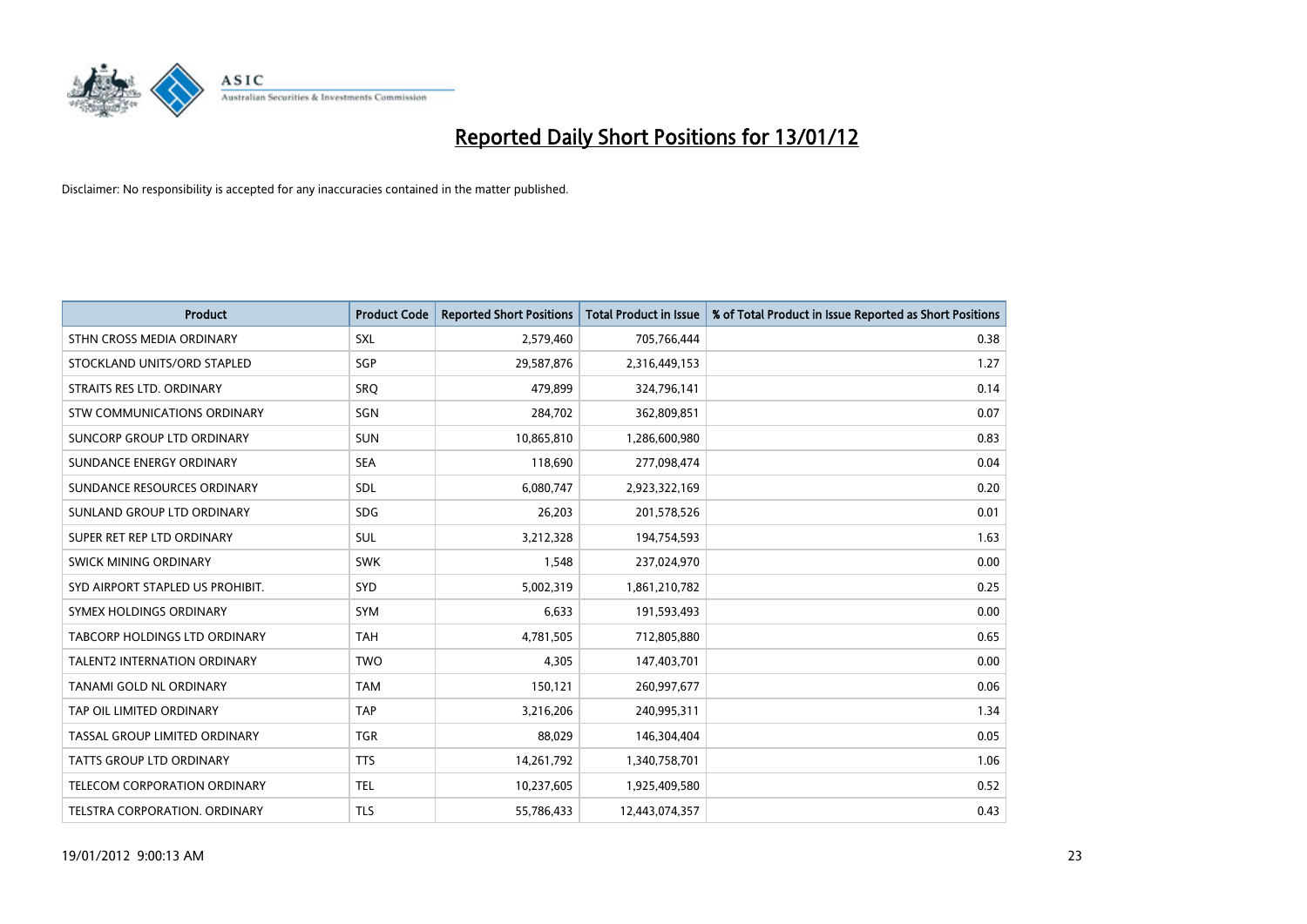

| <b>Product</b>                       | <b>Product Code</b> | <b>Reported Short Positions</b> | <b>Total Product in Issue</b> | % of Total Product in Issue Reported as Short Positions |
|--------------------------------------|---------------------|---------------------------------|-------------------------------|---------------------------------------------------------|
| TEN NETWORK HOLDINGS ORDINARY        | <b>TEN</b>          | 53,932,371                      | 1,045,236,720                 | 5.17                                                    |
| TERANGA GOLD CORP CDI 1:1            | <b>TGZ</b>          | 96,615                          | 156,699,787                   | 0.05                                                    |
| <b>TEXON PETROLEUM LTD ORDINARY</b>  | <b>TXN</b>          | 4,032                           | 242,539,848                   | 0.00                                                    |
| TFS CORPORATION LTD ORDINARY         | <b>TFC</b>          | 84,096                          | 279,621,829                   | 0.03                                                    |
| THAKRAL HOLDINGS GRP ORDINARY/UNIT   | <b>THG</b>          | 2                               | 585,365,014                   | 0.00                                                    |
| THE REJECT SHOP ORDINARY             | <b>TRS</b>          | 1,669,411                       | 26,071,170                    | 6.39                                                    |
| THOR MINING PLC CHESS DEPOSITARY 1:1 | <b>THR</b>          | 2,307                           | 222,489,120                   | 0.00                                                    |
| THORN GROUP LIMITED ORDINARY         | <b>TGA</b>          | 56,920                          | 146,091,970                   | 0.03                                                    |
| TIGER RESOURCES ORDINARY             | <b>TGS</b>          | 1,806,881                       | 671,110,549                   | 0.25                                                    |
| <b>TISHMAN SPEYER UNITS</b>          | <b>TSO</b>          | 41,524                          | 338,440,904                   | 0.01                                                    |
| TNG LIMITED ORDINARY                 | <b>TNG</b>          | 4,321                           | 284,803,062                   | 0.00                                                    |
| TOLL HOLDINGS LTD ORDINARY           | <b>TOL</b>          | 24,616,227                      | 717,133,875                   | 3.40                                                    |
| TORO ENERGY LIMITED ORDINARY         | <b>TOE</b>          | 35,404                          | 975,436,676                   | 0.00                                                    |
| <b>TOWER LIMITED ORDINARY</b>        | <b>TWR</b>          | 689,519                         | 265,176,580                   | 0.26                                                    |
| TOX FREE SOLUTIONS ORDINARY          | <b>TOX</b>          | 14,801                          | 111,130,608                   | 0.01                                                    |
| TPG TELECOM LIMITED ORDINARY         | <b>TPM</b>          | 3,439,247                       | 793,808,141                   | 0.42                                                    |
| <b>TRANSFIELD SERVICES ORDINARY</b>  | <b>TSE</b>          | 3,504,912                       | 546,763,410                   | 0.63                                                    |
| TRANSPACIFIC INDUST, ORDINARY        | <b>TPI</b>          | 7,367,665                       | 1,578,209,025                 | 0.45                                                    |
| TRANSURBAN GROUP TRIPLE STAPLED SEC. | <b>TCL</b>          | 5,037,192                       | 1,451,447,154                 | 0.33                                                    |
| TREASURY WINE ESTATE ORDINARY        | <b>TWE</b>          | 15,053,578                      | 647,227,144                   | 2.30                                                    |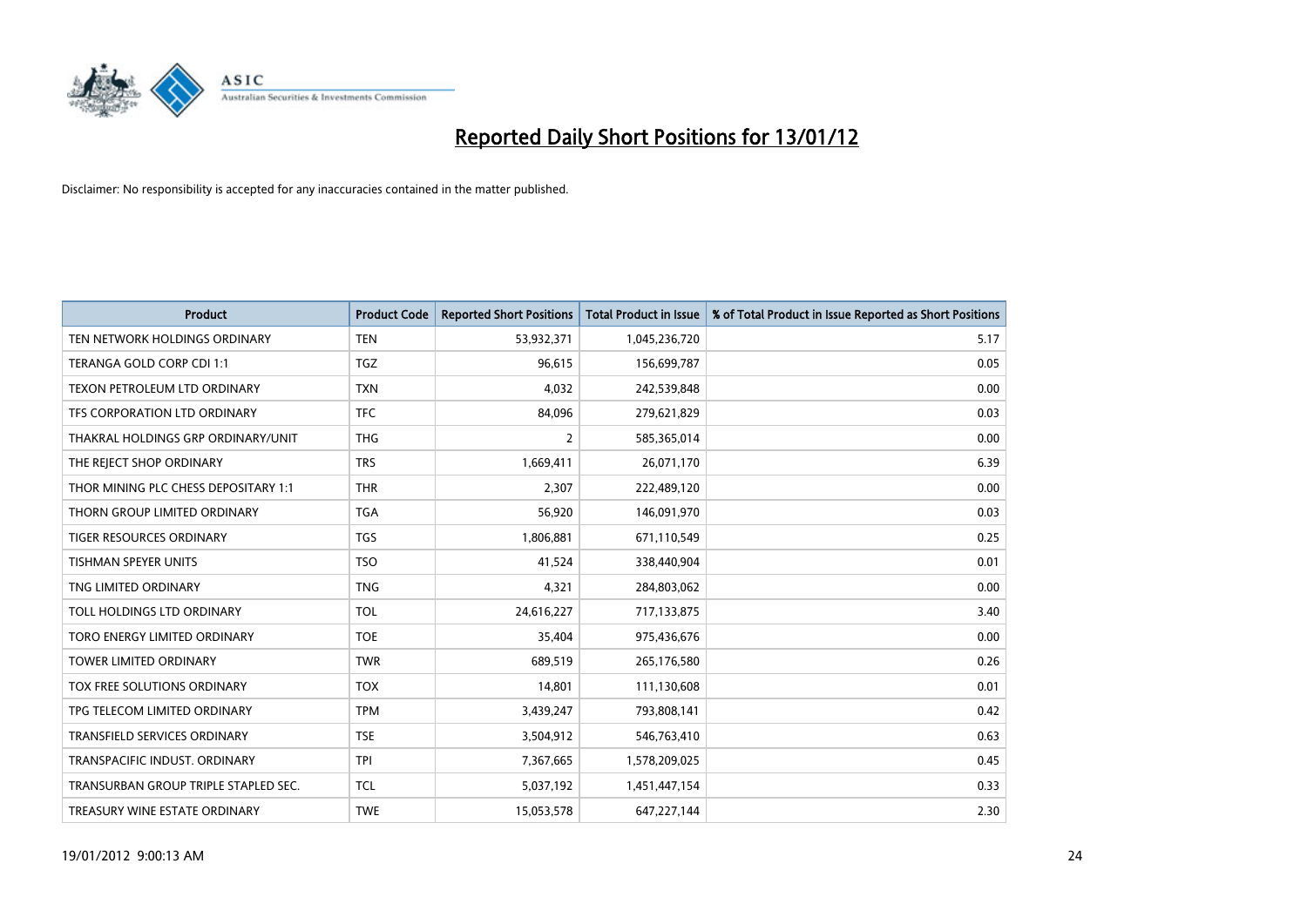

| <b>Product</b>                         | <b>Product Code</b> | <b>Reported Short Positions</b> | <b>Total Product in Issue</b> | % of Total Product in Issue Reported as Short Positions |
|----------------------------------------|---------------------|---------------------------------|-------------------------------|---------------------------------------------------------|
| TRINITY GROUP STAPLED SECURITIES       | <b>TCO</b>          | 3,419                           | 193,235,631                   | 0.00                                                    |
| TROY RESOURCES LTD ORDINARY            | <b>TRY</b>          | 76,014                          | 88,879,149                    | 0.08                                                    |
| UGL LIMITED ORDINARY                   | UGL                 | 4,333,189                       | 166,315,038                   | 2.58                                                    |
| UNILIFE CORPORATION CDI 6:1            | <b>UNS</b>          | 211,168                         | 266,923,818                   | 0.07                                                    |
| UXC LIMITED ORDINARY                   | <b>UXC</b>          | 2,142                           | 304,818,250                   | 0.00                                                    |
| <b>VDM GROUP LIMITED ORDINARY</b>      | <b>VMG</b>          | 11,116                          | 933,552,767                   | 0.00                                                    |
| <b>VENTNOR RES LTD ORDINARY</b>        | <b>VRX</b>          | 7,700                           | 43,334,652                    | 0.02                                                    |
| <b>VENTURE MINERALS ORDINARY</b>       | <b>VMS</b>          | 340,188                         | 221,093,592                   | 0.15                                                    |
| <b>VIEW RESOURCES LTD ORDINARY</b>     | <b>VRE</b>          | 1,760                           | 881,953,670                   | 0.00                                                    |
| VIRGIN AUS HLDG LTD ORDINARY           | <b>VAH</b>          | 20,517,591                      | 2,210,197,600                 | 0.93                                                    |
| <b>VITA GROUP LTD ORDINARY</b>         | <b>VTG</b>          | 75,190                          | 142,499,800                   | 0.05                                                    |
| VITERRA INC CDI 1:1                    | <b>VTA</b>          | 3,828                           | 68,629,939                    | 0.01                                                    |
| <b>WATPAC LIMITED ORDINARY</b>         | <b>WTP</b>          | 16,461                          | 185,160,973                   | 0.00                                                    |
| <b>WDS LIMITED ORDINARY</b>            | <b>WDS</b>          | 701                             | 144,740,614                   | 0.00                                                    |
| <b>WEBJET LIMITED ORDINARY</b>         | <b>WEB</b>          | 57,289                          | 72,914,803                    | 0.08                                                    |
| WESFARMERS LIMITED ORDINARY            | <b>WES</b>          | 28,537,886                      | 1,006,460,744                 | 2.83                                                    |
| WESFARMERS LIMITED PARTIALLY PROTECTED | <b>WESN</b>         | 77,110                          | 150,611,418                   | 0.06                                                    |
| WESTERN AREAS NL ORDINARY              | <b>WSA</b>          | 9,566,582                       | 179,735,899                   | 5.33                                                    |
| WESTERN DESERT RES. ORDINARY           | <b>WDR</b>          | 948                             | 208,544,203                   | 0.00                                                    |
| WESTFIELD GROUP ORD/UNIT STAPLED SEC   | <b>WDC</b>          | 12,984,925                      | 2,308,988,539                 | 0.53                                                    |